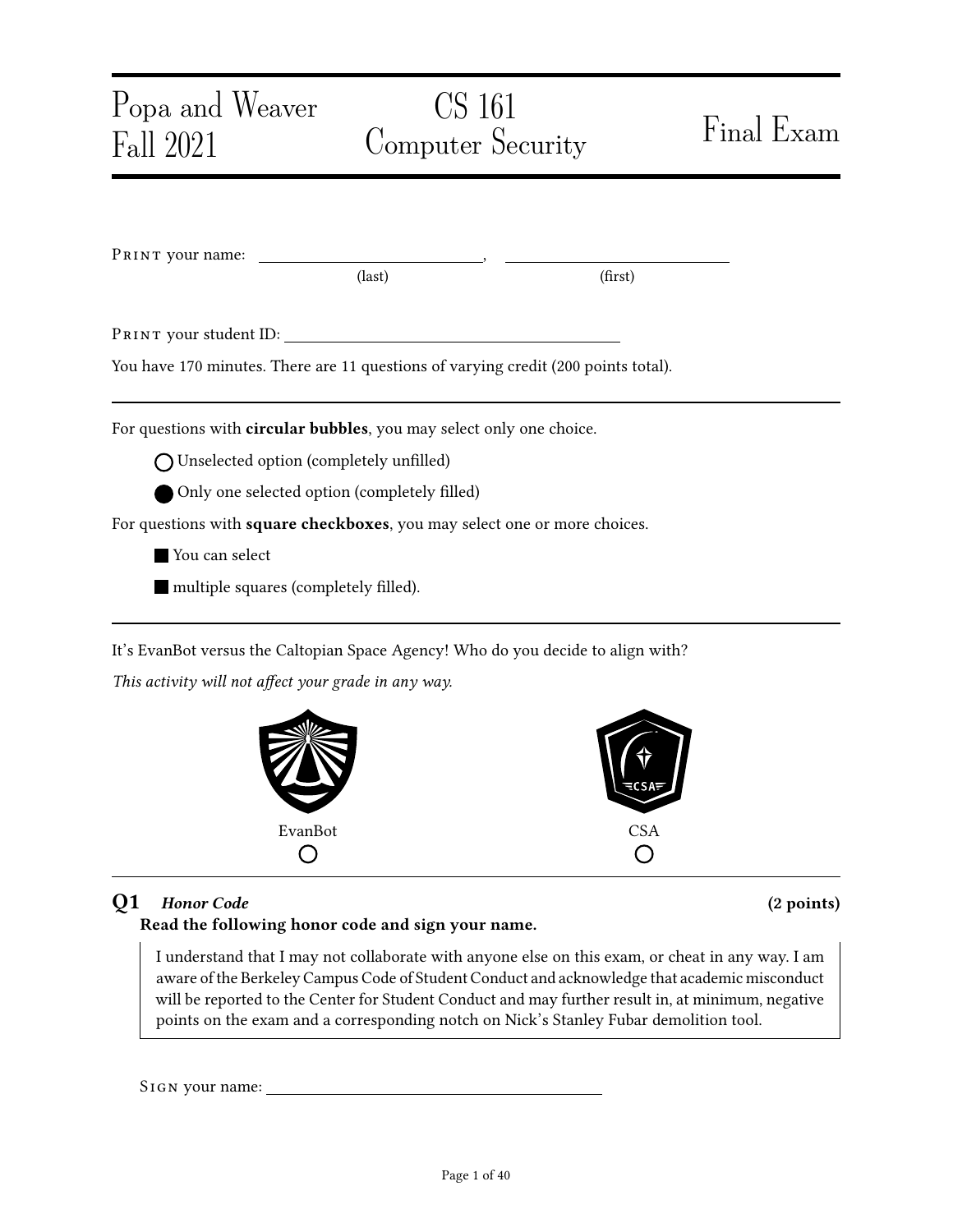### $Q2$  True/false (28 points)

Each true/false is worth 2 points.

Q2.1 TRUE or FALSE: Alice and Bob meet in-person to agree on a shared key K. After they separate, they use  $K$  to secure their communications using common cryptographic primitives. This is an example of security through obscurity.

TRUE **FALSE** 

Solution: Recall that Kerckhoff's principle states that everything is known to the adversary except for the secret key. Agreeing offline on a secret key is not security through obscurity and is a fairly standard practice.

Q2.2 A company hires an intern responsible for downloading and analyzing data from a database. The company grants this intern read/write access to the database containing relevant data.

True or False: This is a violation of the principle of least privilege.



 $T_{\text{RUE}}$   $T_{\text{RUE}}$ 

Solution: True. This intern shouldn't be granted read/write access to the database and should only have read access.

Q2.3 True or False: A secure PRNG is initialized with a high-entropy seed, then used to generate pseudorandom bits. It is computationally easy for an attacker who sees the pseudorandom bits to learn the seed.

TRUE **FALSE** 



Solution: False. By definition, it is computationally hard for an attacker to learn the PRNG input just by looking at the PRNG output.

Q2.4 True or False: In Bitcoin, if someone has 51% compute power, they can forge transactions.

O TRUE **FALSE** 

Solution: False. The Bitcoin protocol uses public/private keypairs to manage identities. All transactions are signed with a user's private key. Because digital signatures are unforgeable, an attacker who doesn't know a user's secret signing key will be unable to impersonate that user (and thus, will be unable to forge transactions on behalf of that user). Having 51% control of the network won't allow attackers to bypass this!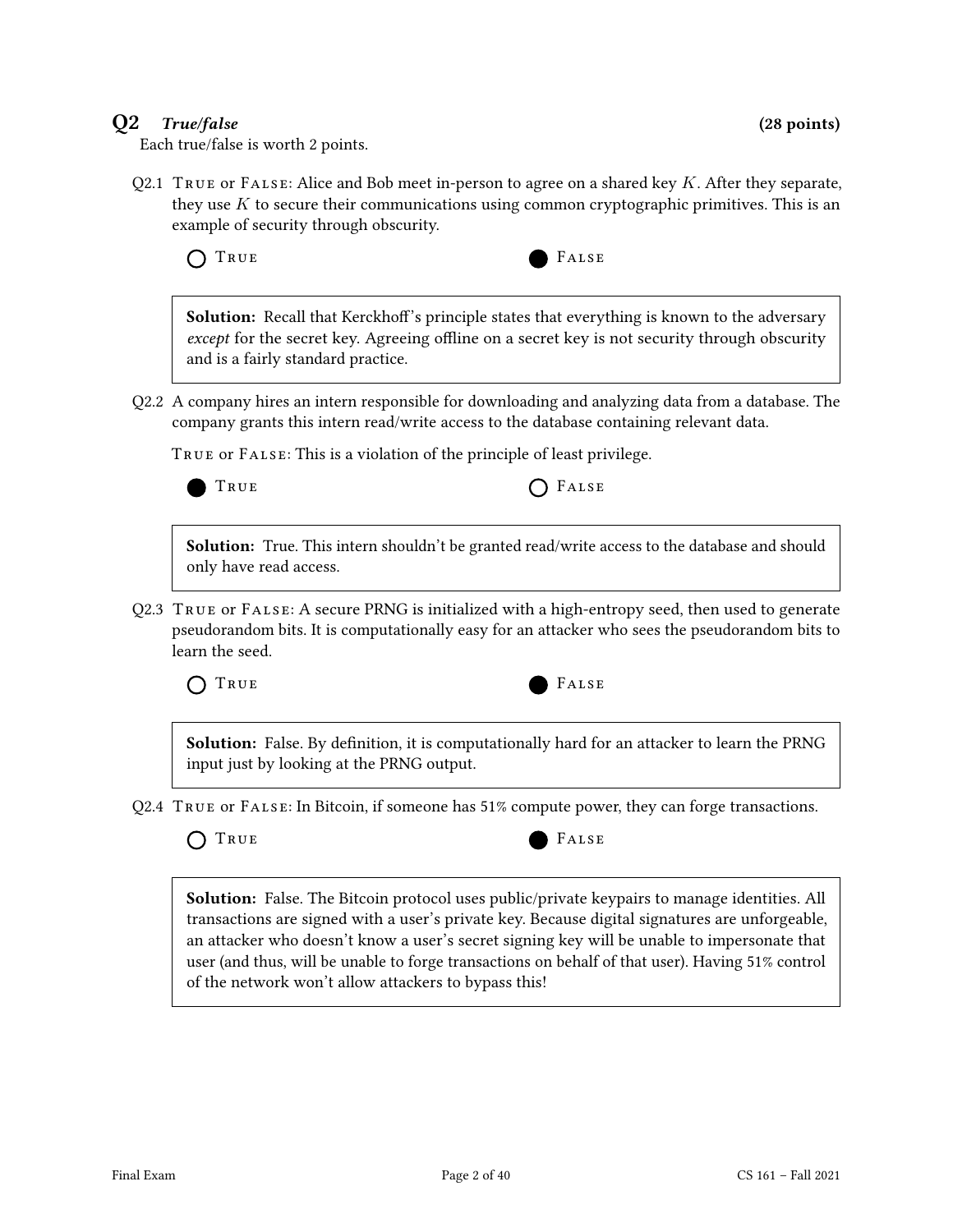Q2.5 True or False: The same origin-policy (SOP) determines which cookies a browser will include in an HTTP request.



TRUE **FALSE** 



Solution: False. UDP doesn't guarantee in-order delivery or delivery. One could add a counter to the payload of what they are sending with UDP, but UDP itself does not provide this information.

Q2.8 True or False: The TLS layer is responsible for retransmitting TLS packets if they get dropped.

TRUE **FALSE** 

Solution: False. TLS runs over a bytestream abstraction, and the underlying TCP layer is responsible for retransmitting data that gets dropped.

Q2.9 True or False: RSA TLS and Diffie-Hellman TLS would both still be safe from replay attacks, even if all clients used the same, fixed value as the client random.



Solution: True. Both RSA TLS and Diffie-Hellman TLS include another random value from the client. In RSA TLS, the premaster secret is chosen randomly by the client, and in Diffie-Hellman TLS, the client's private Diffie-Hellman component is chosen randomly.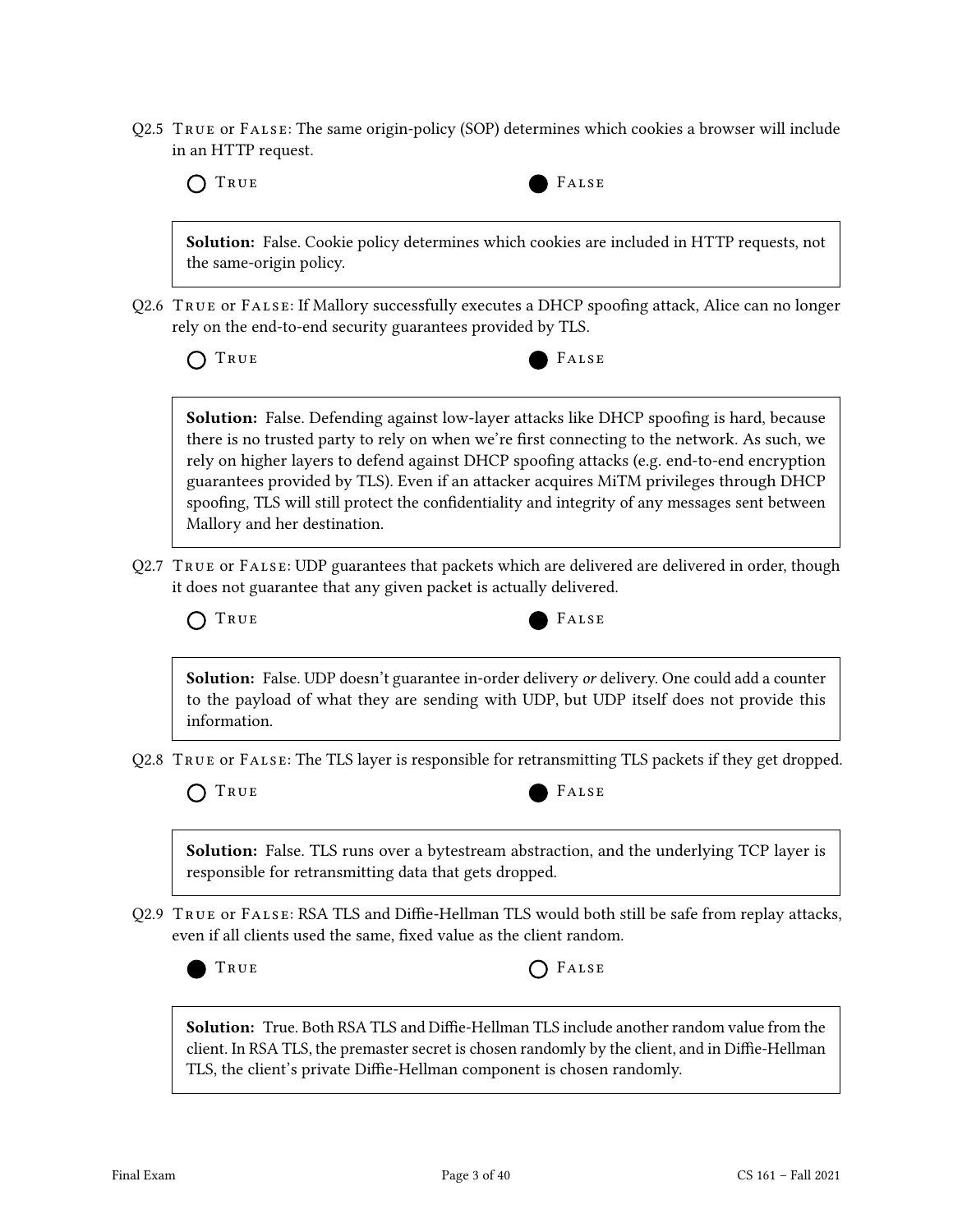Q2.10 True or False: RSA TLS provides the property of forward secrecy, but Diffie-Hellman TLS does not.

| TRUE                                        | FALSE                                                                                                                                                                                                                                                                                                                                                                          |
|---------------------------------------------|--------------------------------------------------------------------------------------------------------------------------------------------------------------------------------------------------------------------------------------------------------------------------------------------------------------------------------------------------------------------------------|
|                                             | Solution: False. DH-TLS provides forward secrecy, but RSA-TLS does not.                                                                                                                                                                                                                                                                                                        |
|                                             | An adversary who records the network traffic and later compromises the RSA private key<br>associated with the TLS certificate would be able to obtain the plaintext of all values during<br>the TLS handshake required to derive the symmetric keys used for encryption (confidentiality).<br>Thus, they could then decrypt all of the recorded HTTP request/response traffic. |
| in NSEC3.                                   | Q2.11 TRUE or FALSE: If MD5 is used to hash the domain names, then domain enumeration is possible                                                                                                                                                                                                                                                                              |
| TRUE                                        | FALSE                                                                                                                                                                                                                                                                                                                                                                          |
| domain names.                               | <b>Solution:</b> True. MD5 is a broken hash, so the attacker can reverse the MD5 hash to learn the                                                                                                                                                                                                                                                                             |
|                                             | Q2.12 TRUE or FALSE: Specification-based detection is easier to manage than signature-based detection,<br>because you can easily reuse specifications collected from the security community.                                                                                                                                                                                   |
| TRUE                                        | FALSE                                                                                                                                                                                                                                                                                                                                                                          |
| collected from the security community.      | <b>Solution:</b> False. Specification-based detection usually requires manually specifying allowed<br>behavior. Signature-based detection is easier to manage because you can easily reuse signatures                                                                                                                                                                          |
|                                             | Q2.13 TRUE or FALSE: One method of determining if some code is malware is running it in a sandbox<br>(isolated environment) and detecting malicious behavior.                                                                                                                                                                                                                  |
| TRUE                                        | FALSE                                                                                                                                                                                                                                                                                                                                                                          |
| actions if it's not being run in a sandbox. | Solution: True. There is no algorithm to perfectly classify whether code is bad or not. For<br>example, the malware could check if it's being run in a sandbox and only perform malicious                                                                                                                                                                                      |
|                                             | Q2.14   TRUE or FALSE: After Alice chooses three nodes in the Tor network to form a circuit, it is possible<br>to establish a connection to all three nodes in parallel.                                                                                                                                                                                                       |
| TRUE                                        | FALSE                                                                                                                                                                                                                                                                                                                                                                          |
|                                             | <b>Solution:</b> False. Because Alice needs to conduct each DH exchange through the previous<br>node, it is not possible to do these handshakes in parallel.                                                                                                                                                                                                                   |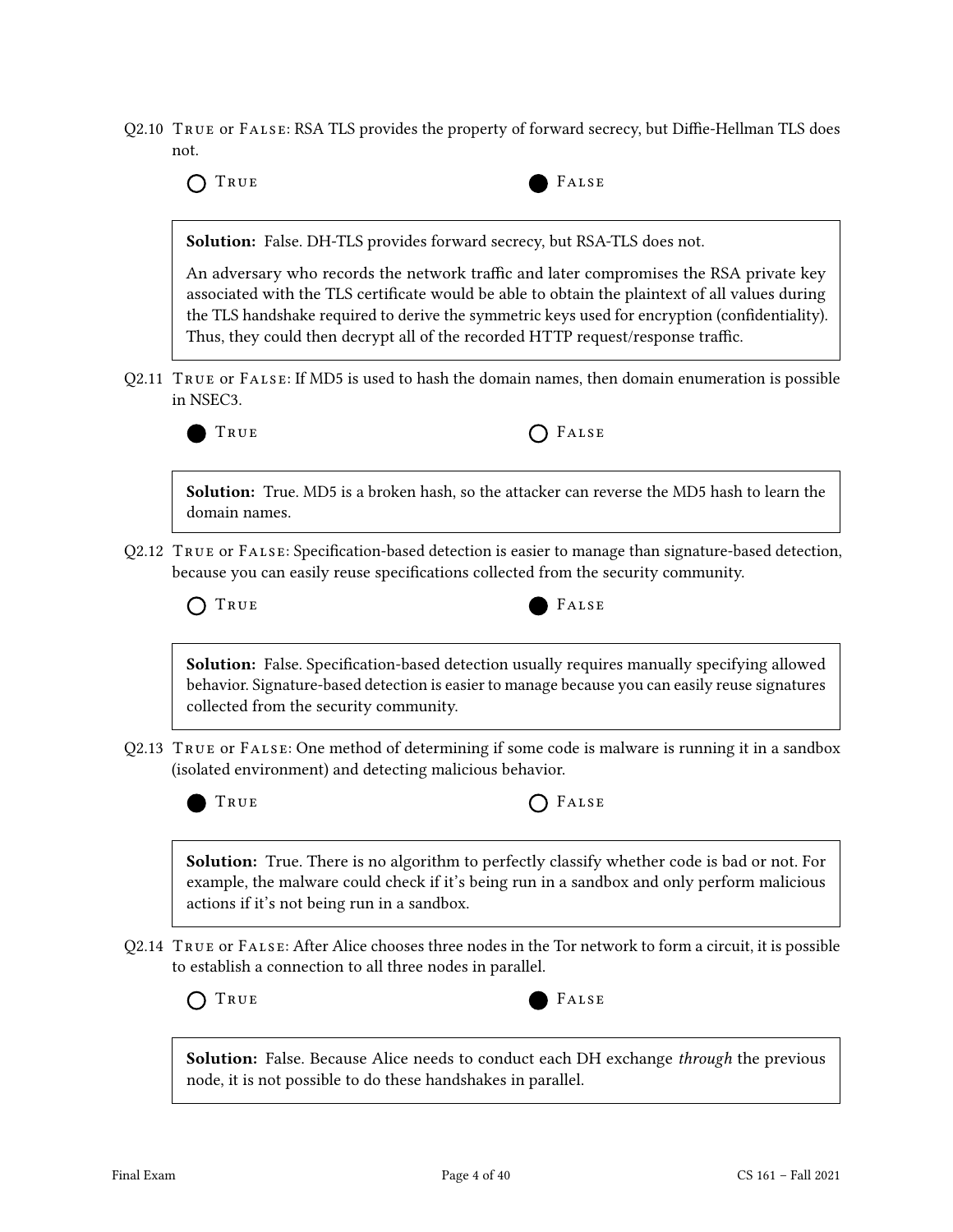Q2.15 (0 points) EvanBot is a real bot.

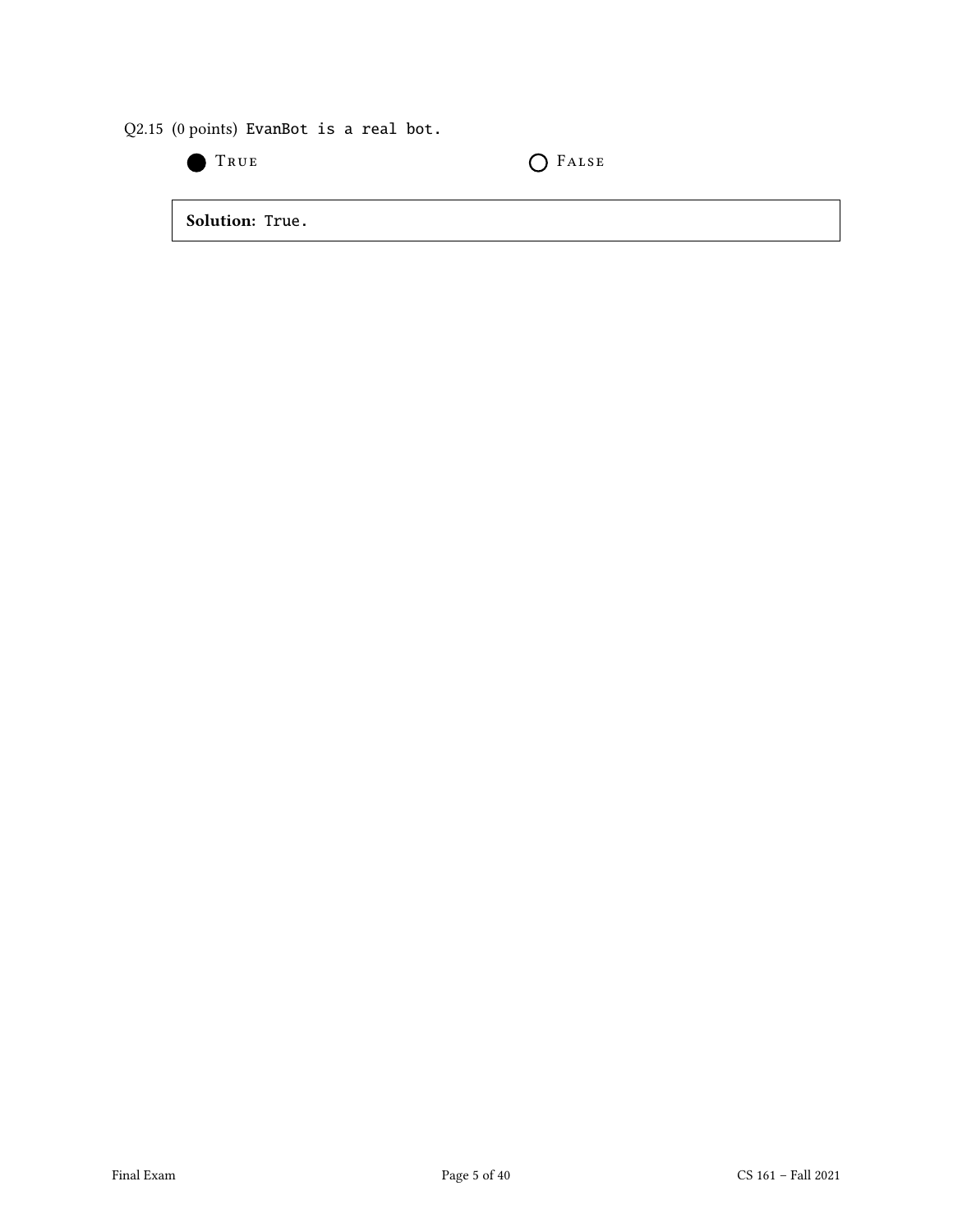### $Q3$  Echo, Echo, Echo (16 points)

Consider the following vulnerable C code:

```
1 \#include < stdio . h>
 2 \mid \#include \text{include} \leq stdlib.h>
 3
4 char name [32];
5
6 void echo (void) {
7 char echo_str[16];
8 printf ("What do you want me to echo back ?\ln");
9 \qquad \text{gets } ( \text{echo\_str} );10 \vert printf ("%s\n", echo_str);
11}
12
13 int main (void) {
14 printf ("What's your name?\n");
15 fread (name, 1, 32, stdin);
16 printf ("Hi %s\n", name);
17
18 while (1) {
19 echo ();
20 }
21
22 return 0;
23 }
```
Assume you are on a little-endian 32-bit x86 system. Assume that there is no compiler padding or additional saved registers in all questions. For the first 4 parts, assume that no memory safety defenses are enabled.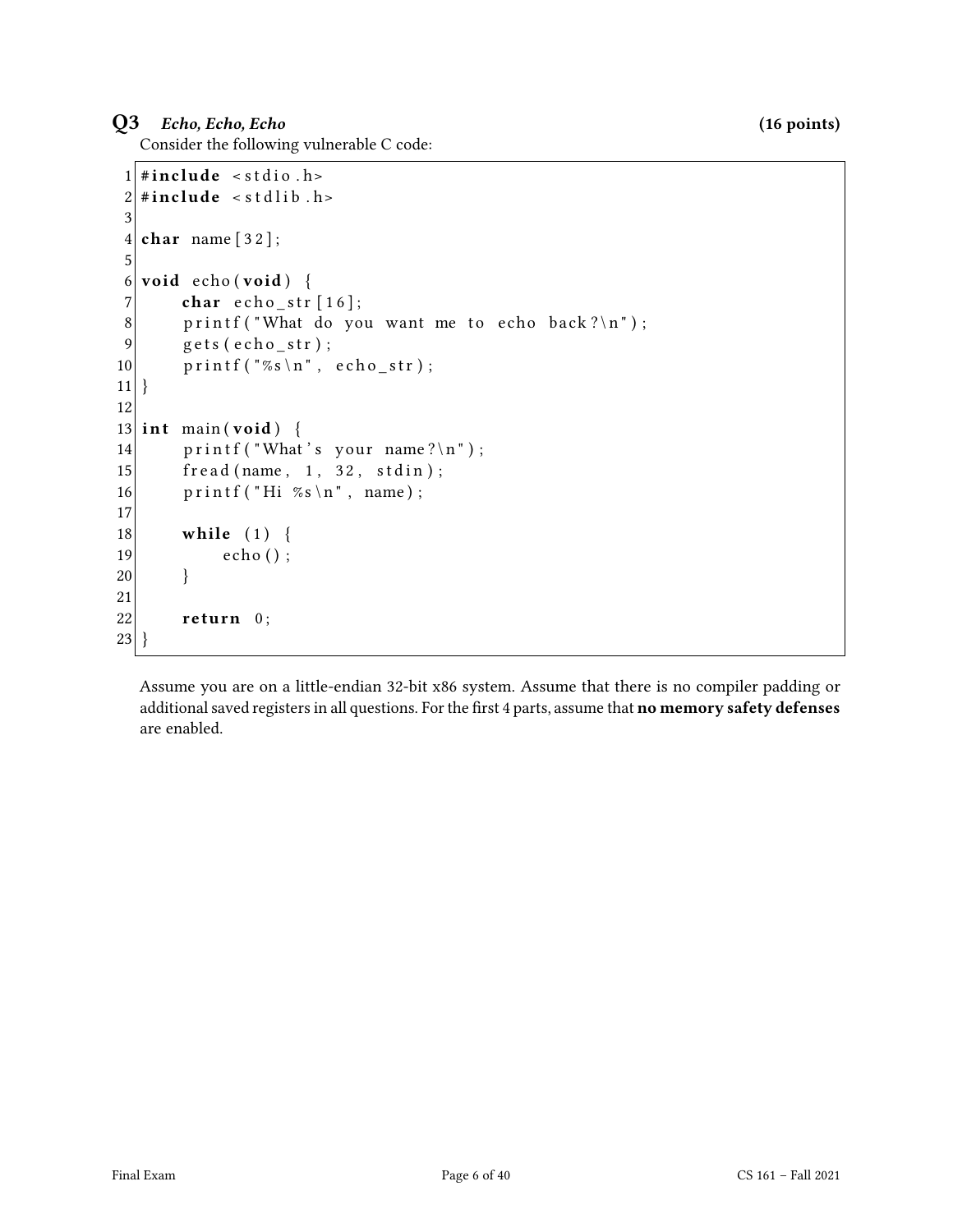Q3.1 (2 points) Assume that execution has reached line 8. Fill in the following stack diagram. Assume that each row represents 4 bytes.

| Stack       |  |  |
|-------------|--|--|
|             |  |  |
| 2           |  |  |
| RIP of echo |  |  |
| SFP of echo |  |  |
| ٩           |  |  |
|             |  |  |

 $\bigcap (A) (1)$  - RIP of main; (2) - SFP of main; (3) - echo\_str[0]; (4) - echo\_str[4]

 $\bigcap$  (B) (1) - SFP of main; (2) - RIP of main; (3) - echo\_str[0]; (4) - echo\_str[4]

(C) (1) - RIP of main; (2) - SFP of main; (3) - echo\_str[12]; (4) - echo\_str[8]

Solution: The first two items on the stack are the RIP and SFP of main, respectively. Since the stack grows down, lower addresses are at the bottom of the diagram, and arrays are filled from lower addresses to higher addresses and are zero-indexed. As such, row (3) contains echo\_str[12], and row (4) contains echo\_str[8].

Q3.2 (3 points) Using GDB, you find that the address of the RIP of echo is 0x9ff61fc4.

Construct an input to gets that would cause the program to execute malicious shellcode. Write your answer in Python 2 syntax (like in Project 1). You may reference SHELLCODE as a 16-byte shellcode.

Solution: Where to put the SHELLCODE does not matter. This is a simple stack-smashing attack: we want to redirect execution to SHELLCODE when the echo function returns.

Approach 1: Place the Shellcode in the Buffer

SHELLCODE + 'A' \* 4 + '\xb0\x1f\xf6\x9f'

Approach 2: Place the Shellcode above the RIP

'A' \* 20 + '\xc8\x1f\xf6\x9f' + SHELLCODE

There may be a few other correct answers here (with the shellcode placed at slightly different offsets within the buffer or above the RIP), but these are the most common.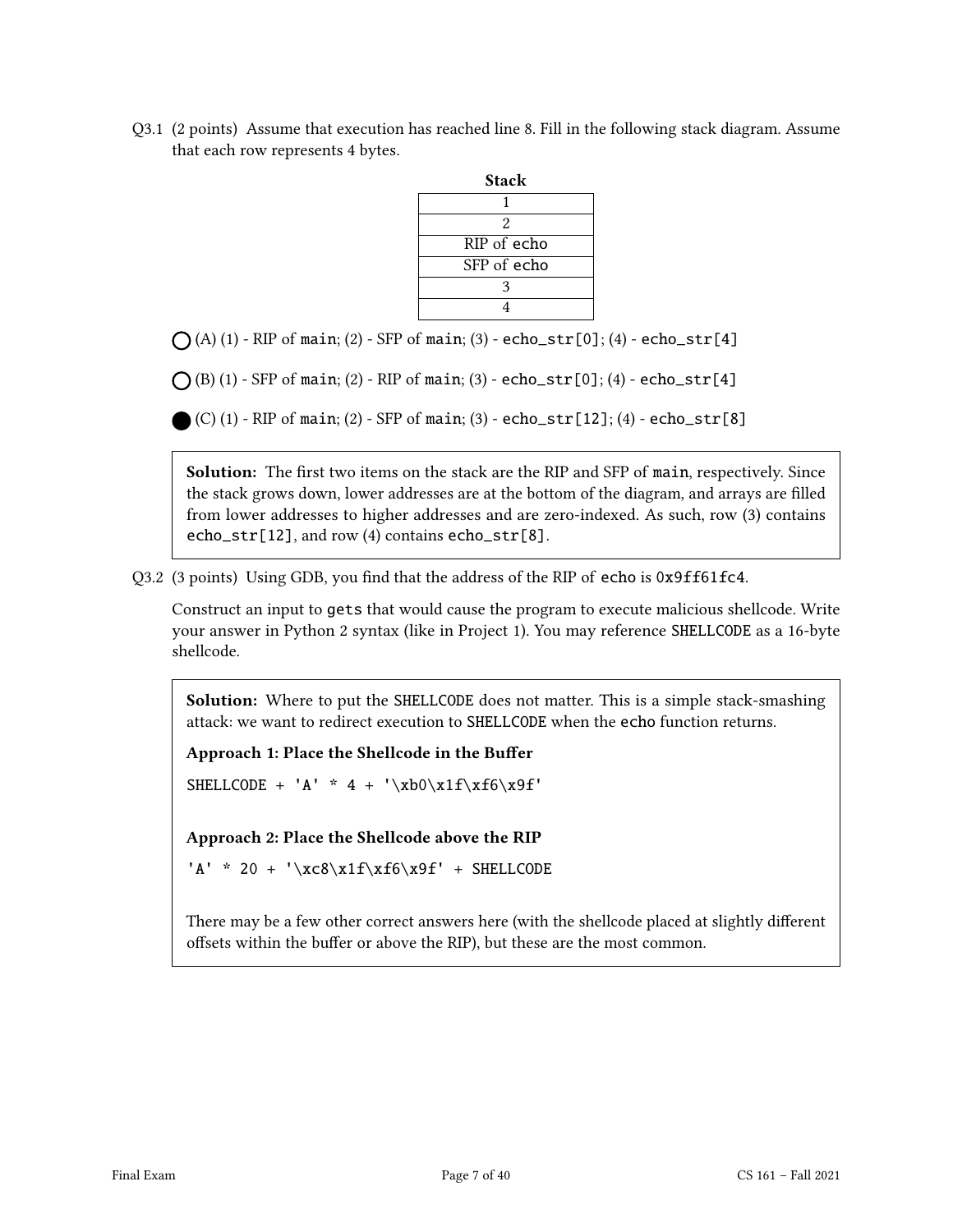Q3.3 (4 points) Which of the following defenses on their own would prevent an attacker from executing the exploit above? Select all that apply.

| (A) Stack canaries | (D) ASLR |
|--------------------|----------|
|--------------------|----------|

(B) Pointer authentication

 $\Box$  (E) None of the above

(C) Non-executable pages

Solution: Stack canaries defend against this attack because we are consecutively writing from the local variables to the RIP. The canary would be checked when the echo function returns, and because we don't have a way to leak the value of the canary in our exploit, canaries effectively stop our exploit from succeeding.

Non-executable pages defend against our exploit by preventing the shellcode on the stack (a write-not-execute region of memory) from being executed.

If ASLR were enabled, we wouldn't be able to reliably find the address of the RIP - it would change every time! We'd have to use one of our special attacks specifically for ASLR to bypass this (e.g. ROP). As such, ASLR stops our original exploit from succeeding.

Pointer authentication would require us to forge a valid pointer authentication code along with our new RIP. We don't have a way to do this, so pointer authentication stops our exploit from succeeding.

Note: we received a handful of questions asking if the "Pointer Authentication" answer choice was referring to a 32-bit system, which is what was stated in the prologue of this question, or a 64-bit system, which is what we originally intended. As such, we awarded credit for both answer choices.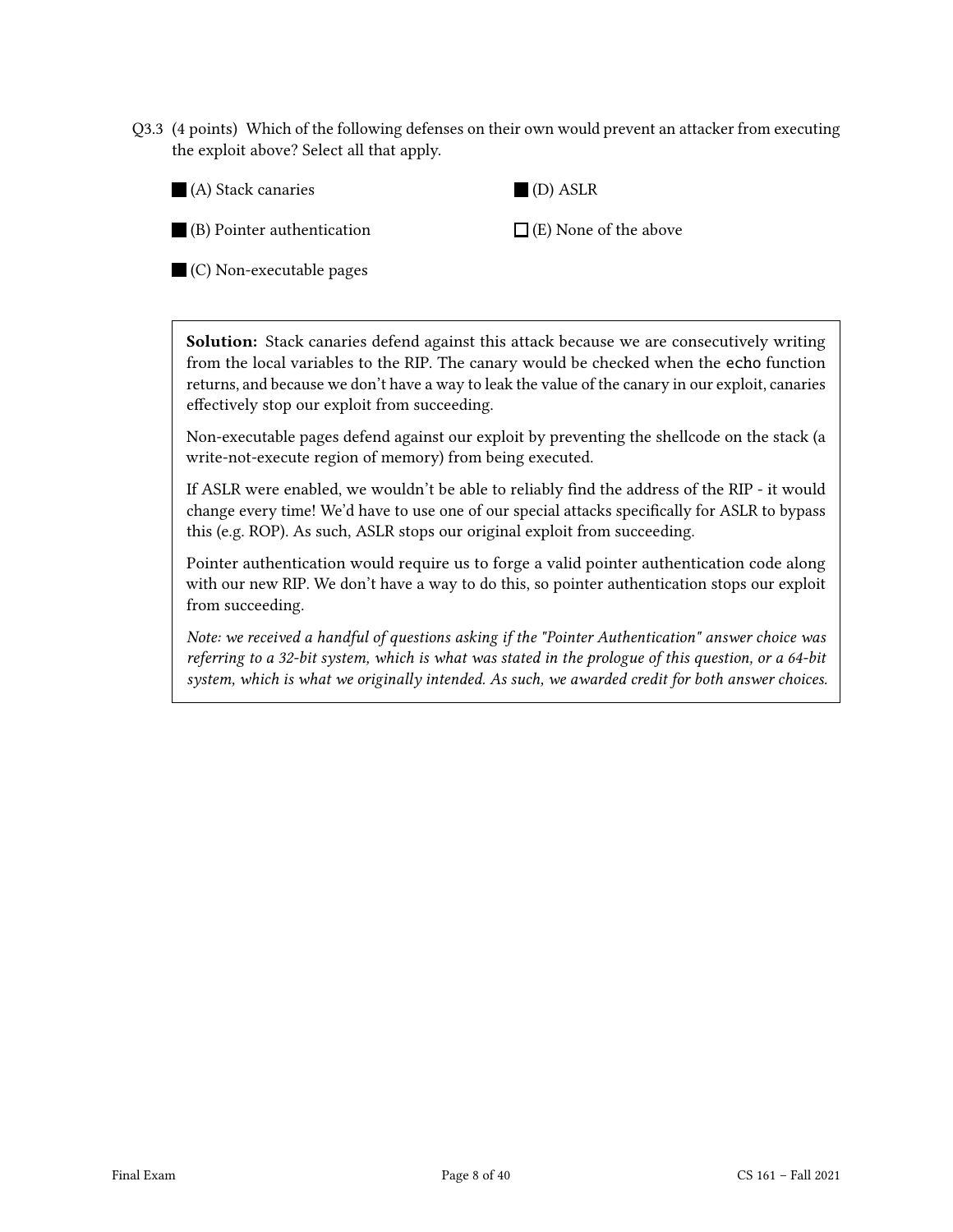Q3.4 (5 points) Assume that non-executable pages are enabled so we cannot execute SHELLCODE on stack. We would like to exploit the system(char \*command) function to start a shell. This function executes the string pointed to by command as a shell command. For example, system("ls") will list files in the current directory.

Construct an input to gets that would cause the program to execute the function call system("sh"). Assume that the address of system is 0xdeadbeef and that the address of the RIP of echo is 0x9ff61fc4. Write your answer in Python 2 syntax (like in Project 1).

Hint: Recall that a return-to-libc attack relies on setting up the stack so that, when the program pops off and jumps to the RIP, the stack is set up in a way that looks like the function was called with a particular argument.

Solution: When echo returns, the stack should look like below. We need to first garbage up to the rip ('A' \* 20), replace the normal return address with the address of system ('\xef\xbe\xad\xde'), add four bytes of garbage where the system method expects the RIP of the caller to be, and place the address of name at the location where system expects an argument.

| <b>Stack</b>              |  |  |
|---------------------------|--|--|
| command (pointer to "sh") |  |  |
| (Expected) RIP of system  |  |  |

As such, our exploit may look something like the following:

#### Approach 1: Place the "sh" in the Buffer

'A' \* 20 + '\xef\xbe\xad\xde' + 'B' \* 4 + '\xcc\x1f\xf6\x9f' + 'sh' + '\x00'

#### Approach 2: Place the "sh" above the RIP

'sh' + '\x00' + 'A' \* 17 + '\xef\xbe\xad\xde' + 'B' \* 4 + '\xb0\x1f\xf6\x9f'

There may be a few other correct answers here (with the shellcode placed at slightly different offsets within the buffer or above the RIP), but these are the most common.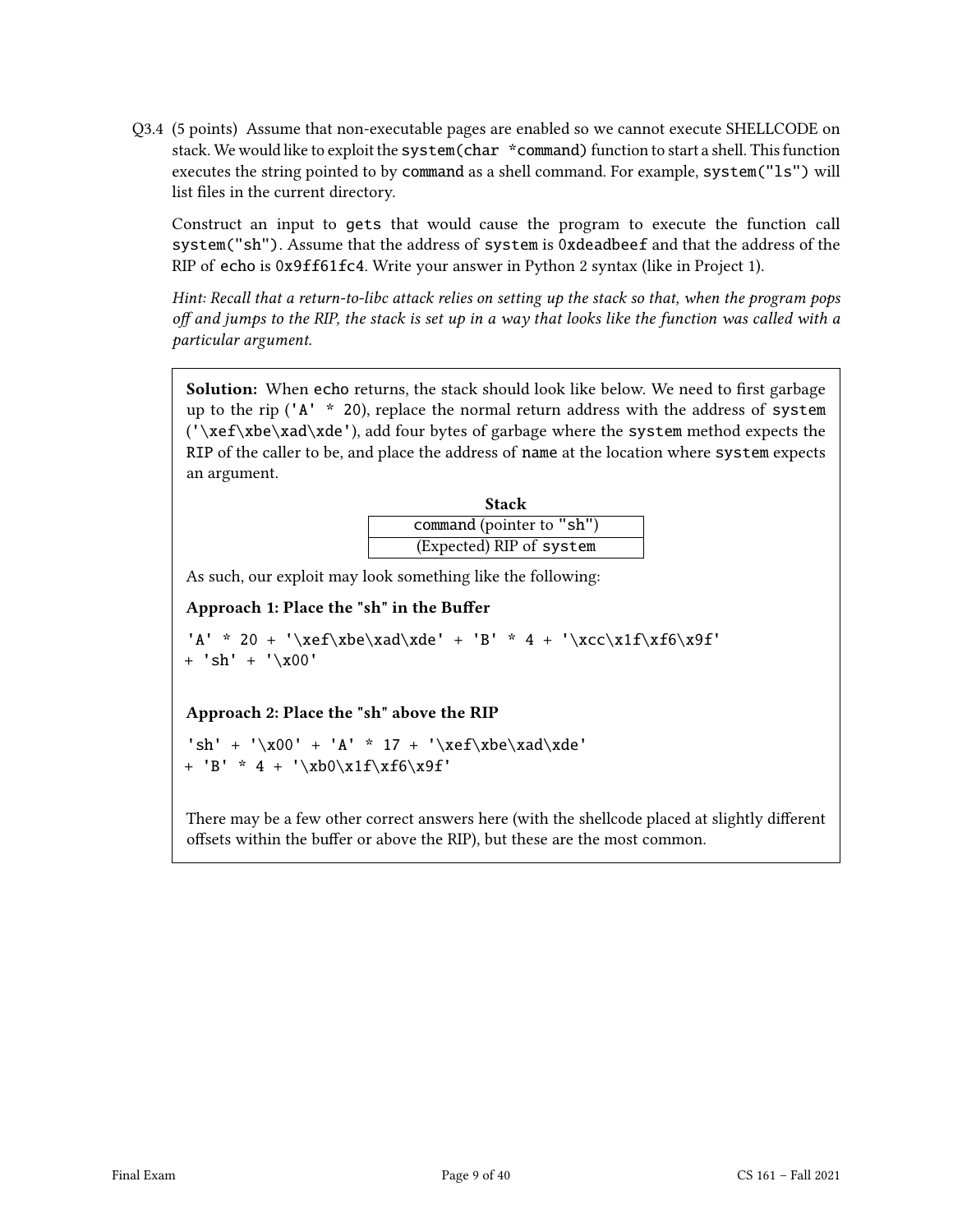Q3.5 (2 points) Assume that, in addition to non-executable pages, ASLR is also enabled. However, addresses of global variables are not randomized.

Is it still possible to exploit this program and execute malicious shellcode?

 $\bigcap$  (A) Yes, because you can find the address of both name and system

 $O$  (B) Yes, because ASLR preserves the relative ordering of items on the stack

 $\bigcap$  (C) No, because non-executable pages means that you can't start a shell

(D) No, because ASLR will randomize the code section of memory

Solution: If ASLR is enabled, the address of system, a line of code in the *code* section of memory, will be randomized each time the program is run. Because our exploit uses this address, ASLR will effectively prevent us from using our approach!

 $\overline{\phantom{a}}$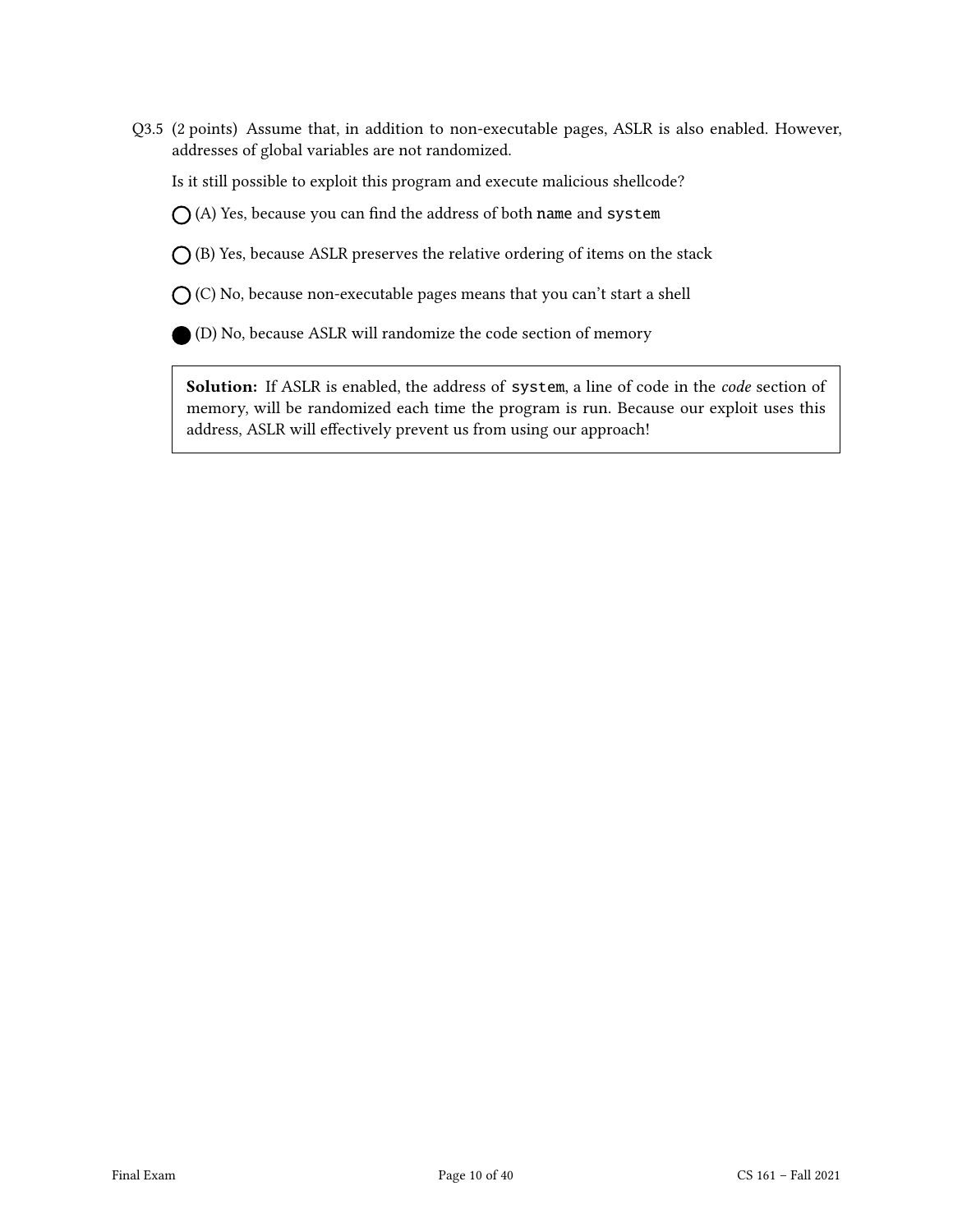#### Q4 Challenge-Response (28 points)

Clarification during exam: Weak unforgeability and unforgeability mean that the attacker is trying to directly authenticate to Bob, while Alice is offline.

Suppose that Alice wants to authenticate herself to Bob, such that Bob knows that he is talking to Alice. Formally, Bob wants to verify that Alice knows some fixed secret  $K$  (which Bob may not necessarily know). One common method of authentication is challenge-response authentication, which has two main phases:

- Challenge: Bob generates a challenge  $C$ , and sends  $C$  to Alice.  $C$  may be different each time Alice wants to authenticate herself.
- Response: Alice uses the challenge C and her secret K in order to construct a response R, and she sends  $R$  to Bob. If Bob successfully verifies the response, Bob knows that he is talking to Alice.

Consider the following properties of challenge-response authentication:

- Weak unforgeabilty: An adversary that does not know  $K$  should not be able to authenticate to Bob. Assume that the adversary has not observed any past authentication rounds between Alice and Bob.
- Unforgeabilty: An adversary that does not know  $K$  should not be able to authenticate to Bob. Assume that the adversary has observed (but not been a MITM in) past, successful authentication rounds between Alice and Bob.
- Weak key secrecy: A passive adversary that observes any number of authentication rounds between Alice and Bob cannot recover K.
- Key secrecy: An active adversary that is a MITM for any number of authentication rounds between Alice and Bob cannot recover K.

For each challenge-response authentication scheme, select the property or properties that the scheme possesses. Assume that:

- Enc/Dec is a semantically secure asymmetric encryption scheme.
- Sign/Verify is a secure, unforgeable digital signature scheme.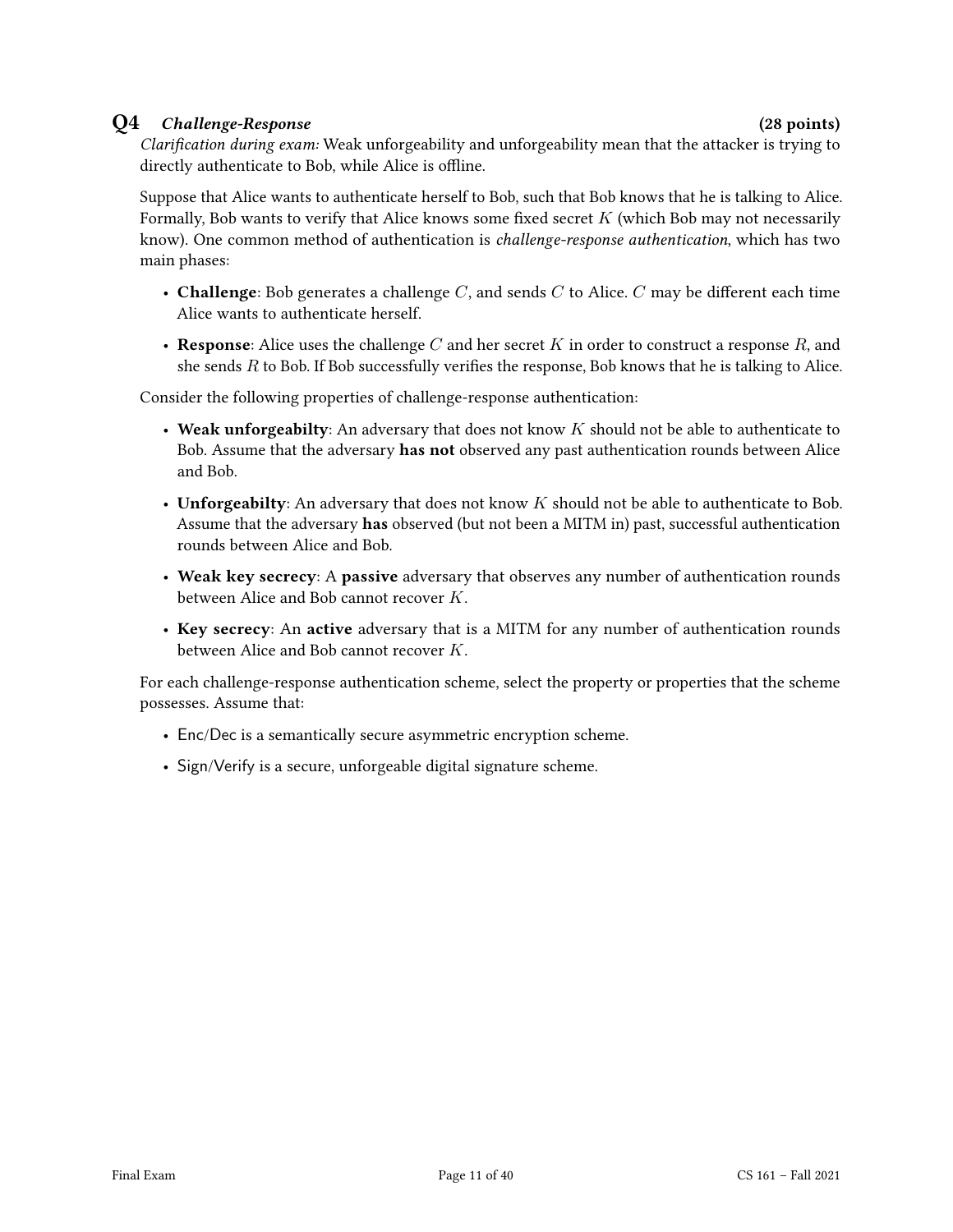Q4.1 (4 points) Scheme 1:  $K$  is a 128-bit random key known to both Alice and Bob.

Challenge: Bob generates a new asymmetric key pair  $(SK_B, PK_B)$  and sends the challenge  $C = PK_B$ .

Response: Alice sends the response  $R = \text{Enc}(PK_B, K)$ . Bob verifies that  $\text{Dec}(SK_B, R)$  is equal to K.

(A) Weak unforgeabilty (C) Weak key secrecy

 $\Box$  (E) None of the above

(B) Unforgeabilty  $\Box$  (D) Key secrecy

**Solution:** Notice that this scheme requires knowledge of the key  $K$  in order to compute  $Enc(PK_B, K)$ . Because  $PK_B$  changes for every round, a replay attack is ineffective against this scheme, and both unforgeability requirements are satisfied. Additionally, because  $K$  is only ever sent as ciphertext, an observer cannot learn the value of  $K$ . However, an active, MITM attacker would be able to replace  $PK_B$  with their own, malicious public key, tricking Alice into encrypting  $K$  using a public key corresponding to a private key owned by the MITM attacker.

Q4.2 (4 points) Scheme 2:  $K = SK_A$  is a private key known only to Alice. Bob knows Alice's public key  $PK_A$ .

Challenge: Bob sends a challenge  $C = r$ , where r is a randomly chosen, 256-bit number.

Response: Alice sends the response  $R = \text{Sign}(SK_A, C)$ . Bob verifies that Verify( $PK_A, R$ ) returns true.

- (G) Weak unforgeabilty (I) Weak key secrecy  $\Box$  (K) None of the above
- (H) Unforgeabilty  $\Box$  (J) Key secrecy

**Solution:** Because this scheme relies on a signature over a random message, an adversary must have the secret key  $SK_A$  in order to forge a valid response. This secret key is never exposed to an adversary (only the signatures, which reveal nothing about the key), so this scheme fulfills all requirements.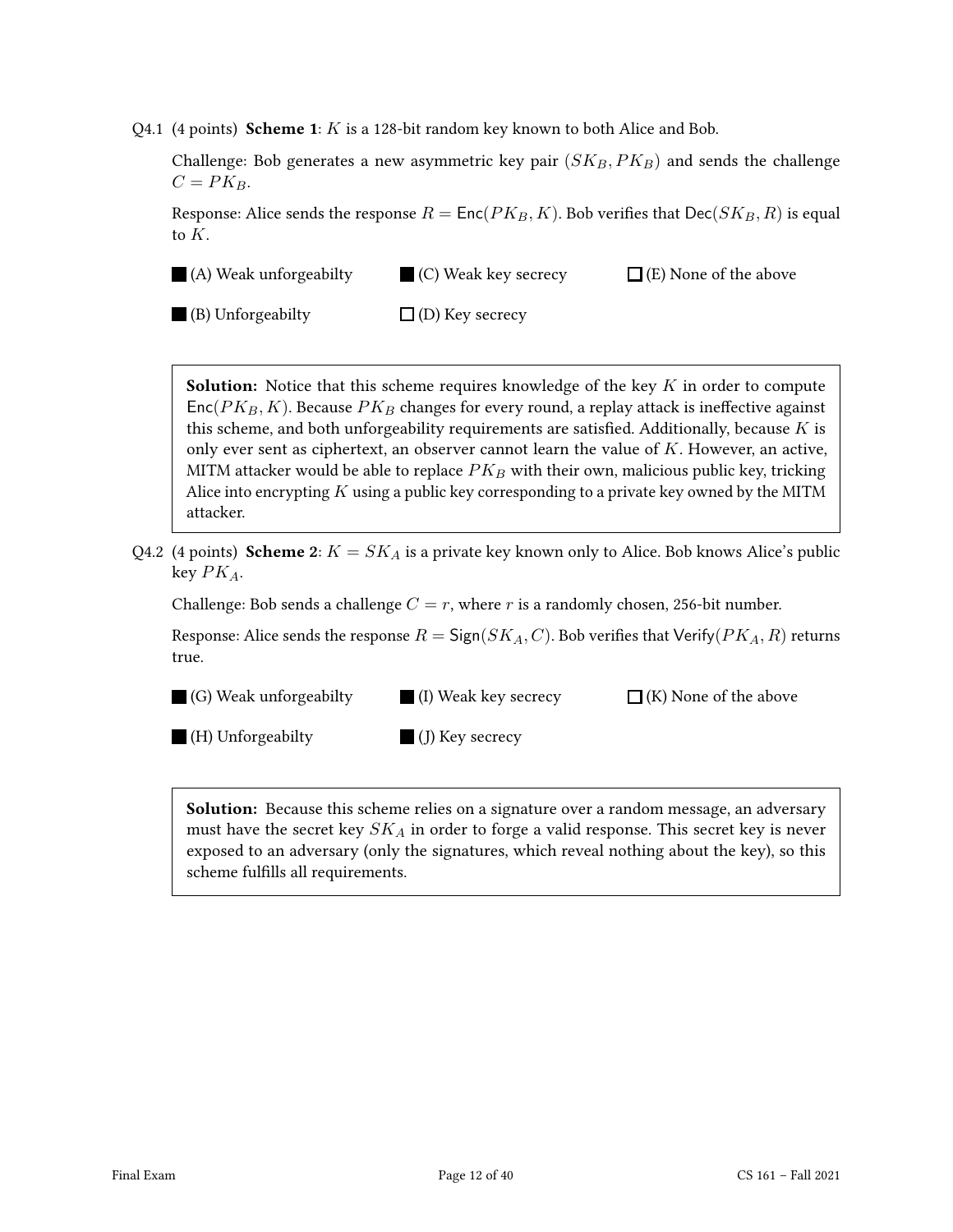Q4.3 (4 points) Scheme 3:  $K$  is a 128-bit random key known to both Alice and Bob.

Challenge: Bob sends a challenge  $C =$  "" (empty message).

Response: Alice sends the response  $R = K$ . Bob verifies that the response is equal to K.

(A) Weak unforgeabilty  $\Box$  (C) Weak key secrecy  $\Box$  (E) None of the above

 $\Box$  (B) Unforgeabilty  $\Box$  (D) Key secrecy

**Solution:** Without having seen the key sent in a previous authentication round, an adversary can't forge a valid response. However, once the adversary observes the key, they can authenticate themselves. Both the passive and active adversaries learn the key  $K$  when they see the response, since it is sent in plaintext.

Q4.4 (4 points) **Scheme 4**:  $K = SK_A$  is a private key known only to Alice. Bob knows Alice's public key  $PK_A$ .

Challenge: Bob sends a challenge  $C = \text{Enc}(PK_A, r)$ , where r is a randomly chosen, 128-bit number.

Response: Alice sends the response  $R = \text{Dec}(SK_A, C)$ . Bob verifies that R is equal to r.

(G) Weak unforgeabilty (I) Weak key secrecy  $\Box$  (K) None of the above

 $\blacksquare$  (H) Unforgeabilty

(J) Key secrecy

**Solution:** Similar to the signature scheme, an adversary must have  $SK_A$  in order to learn the value of  $r$  to forge the response. This key is never exposed, only ciphertexts generated from the keys, so all requirements are fulfilled.

Q4.5 (4 points) **Scheme 5**:  $K$  is a 128-bit random key known to both Alice and Bob.

Challenge: Bob sends a challenge  $C =$  "" (empty message).

Response: Alice sends the response  $R = H(K)$ , where H is a secure, cryptographic hash function. Bob verifies that R is equal to  $H(K)$ .

| (A) Weak unforgeabilty<br>$\blacksquare$ (C) Weak key secrecy | $\Box$ (E) None of the above |
|---------------------------------------------------------------|------------------------------|
|---------------------------------------------------------------|------------------------------|

 $\Box$  (B) Unforgeabilty (D) Key secrecy

**Solution:** This scheme is marginally better than sending  $K$  in the clear, since an adversary will never be able to recover K from  $H(K)$ . Without knowing K, it is impossible to forge  $H(K)$  as a valid response. However, once an adversary possesses  $H(K)$  from a previous authentication round, they can replay it to the server as a forged response.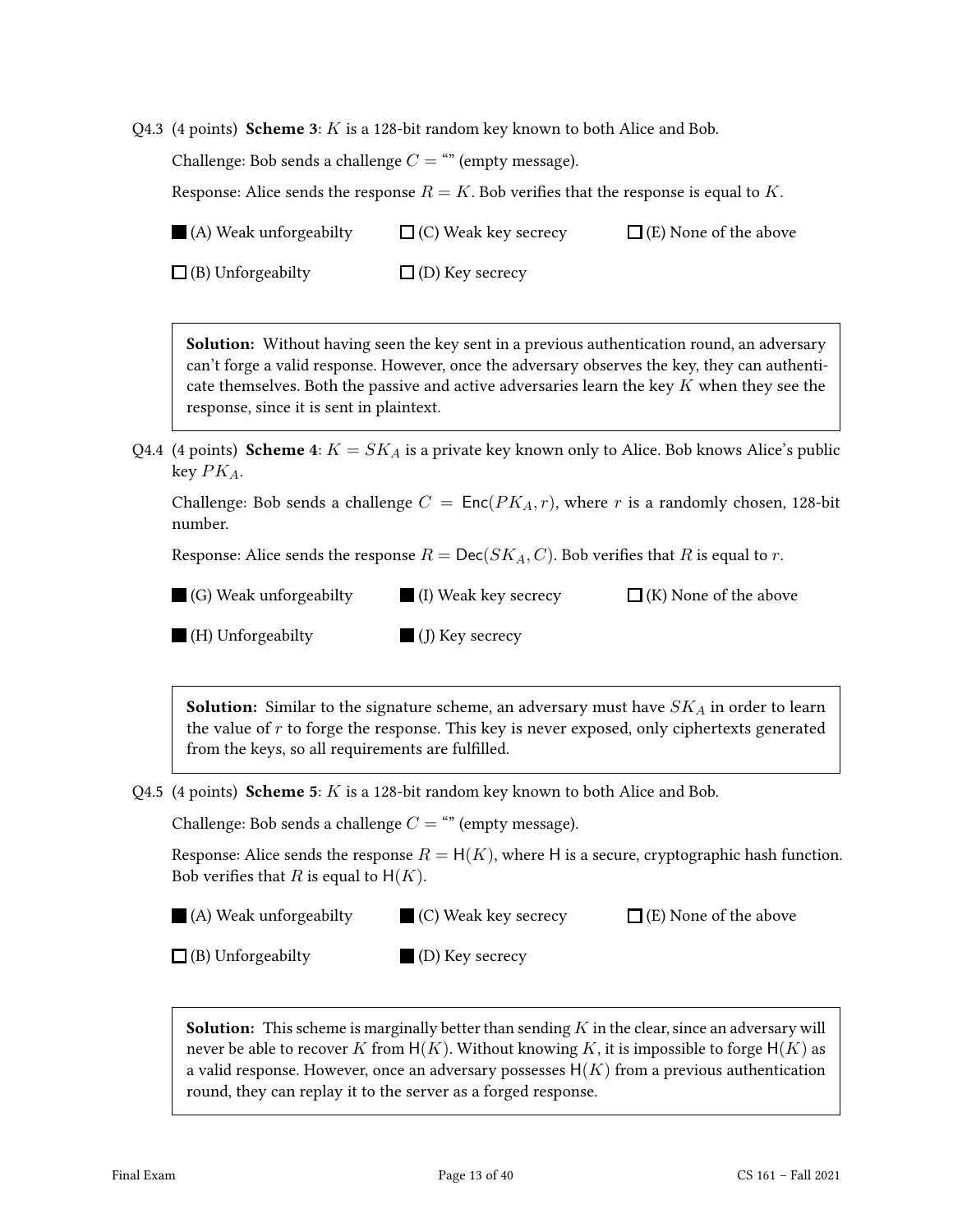Q4.6 (5 points) Assume that Alice and Bob perform an ephemeral Diffie-Hellman key exchange to derive a symmetric key and form an encrypted channel. Alice authenticates herself to Bob through the encrypted channel, using one of the schemes above. Afterwards, Bob receives the message "Send \$10 to Charlie," also through the encrypted channel. For which of these schemes can Bob be sure that Alice sent this message? Select all that apply.

| $\Box$ (G) Scheme 1 | $\Box$ (J) Scheme 4   |
|---------------------|-----------------------|
| $\Box$ (H) Scheme 2 | $\Box$ (K) Scheme 5   |
| $\Box$ (I) Scheme 3 | (L) None of the above |

Solution: The answer here is actually the same as in the previous question. An adversary could act as a MITM during the initial Diffie-Hellman and forward Alice's authentication messages. After this, Mallory can forge the "Send \$10 to Charlie." message to Bob, since there is nothing that binds the message to the authentication.

Q4.7 (3 points) Notice that password-based authentication is very similar to Scheme 3: The user uses their password as the secret  $K$  and sends it to the server to authenticate themselves. Suppose that Alice authenticates herself their username and password to a bank website that uses secure HTTPS, using Diffie Hellman TLS.

In the same HTTPS channel, Alice makes another request to the bank: "Send \$10 to Charlie." Can the bank be sure that Alice made this request? Assume that no one else knows Alice's password. Briefly justify your answer (1–2 sentences).

Solution: The key distinction between standard authentication over a Diffie-Hellman channel and password authentication over HTTPS is that HTTPS uses TLS, which authenticates the server during the TLS handshake. By authenticating the server, the client can be sure that they are communicating with the server, rather than an adversary performing a MITM attack on Diffie-Hellman. Because the server is authenticated, the user can guarantee that sending the plaintext of the password is safe.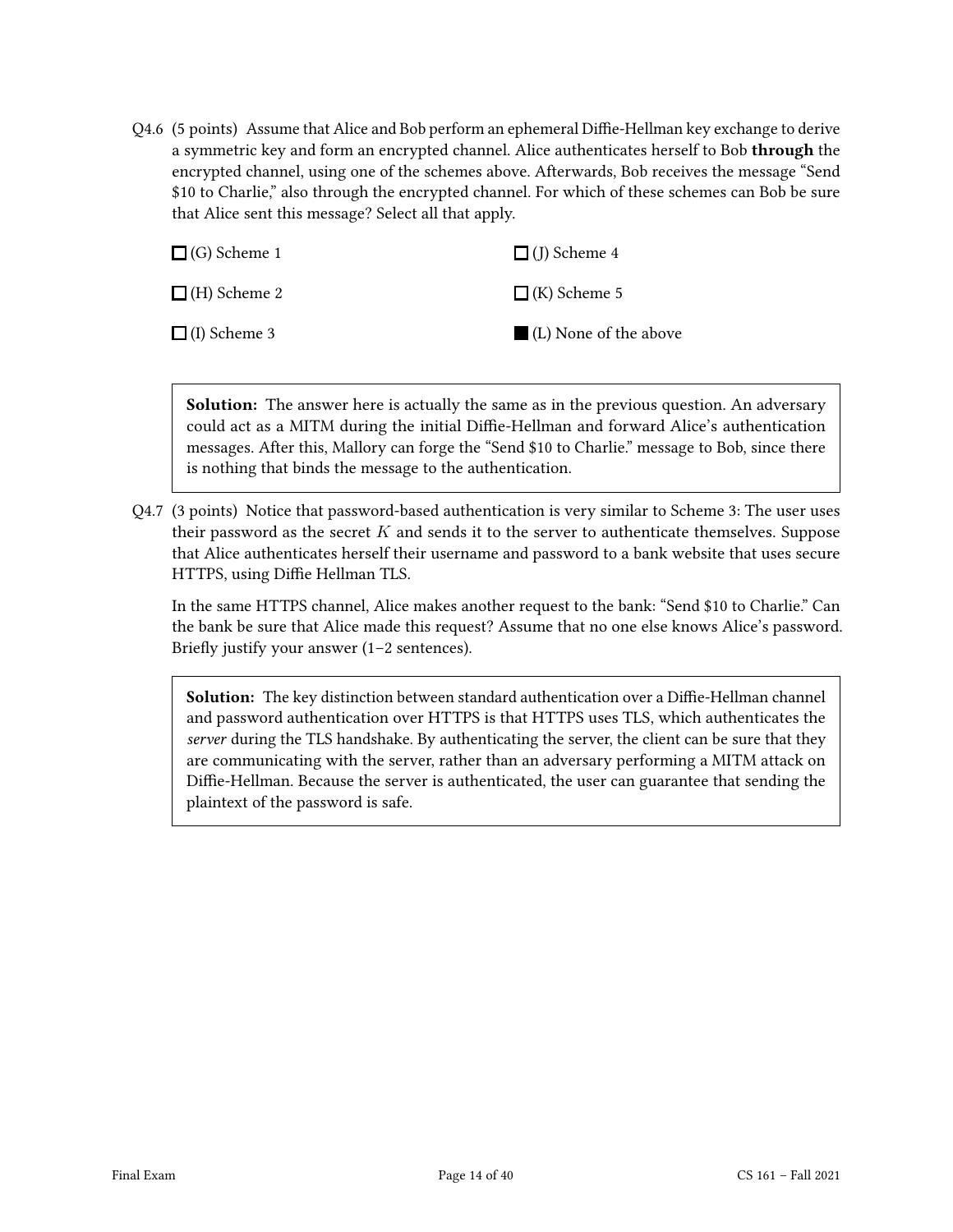#### $Q5$  Bob's Birthday (11 points)

It's Bob's birthday! Alice wants to send an encrypted birthday message to Bob using ElGamal.

Recall the definition of ElGamal encryption:

- *b* is the private key, and  $B = g^b \bmod p$  is the public key.
- Enc $(B, M) = (C_1, C_2)$ , where  $C_1 = g^r \mod p$  and  $C_2 = M \times B^r \mod p$
- Dec( $b, C_1, C_2$ ) =  $C_1^{-b} \times C_2$  mod p
- Q5.1 (2 points) Mallory wants to tamper with Alice's message to Bob. In response, Alice decides to sign her message with an RSA digital signature. Bob receives the signed message and verifies the signature successfully. Can he be sure the message is from Alice?

(A) Yes, because RSA digital signatures are unforgeable.

 $\bigcap$  (B) Yes, because RSA encryption is IND-CPA secure.

 $\bigcap$  (C) No, because Mallory could have blocked Alice's message and replaced it with a different one.

 $\bigcap$  (D) No, because Mallory could find a different message with the same hash as Alice's original message.

Solution: RSA digital signatures, when paired with a secure hash function, are believed to be unforgeable. See the textbook for a game-based definition of what exactly we mean by unforgeable.

As we discussed in class, ElGamal is malleable, meaning that a man-in-the-middle can change a message in a *predictable* manner, such as producing the ciphertext of the message  $2 \times M$  given the ciphertext of  $M$ .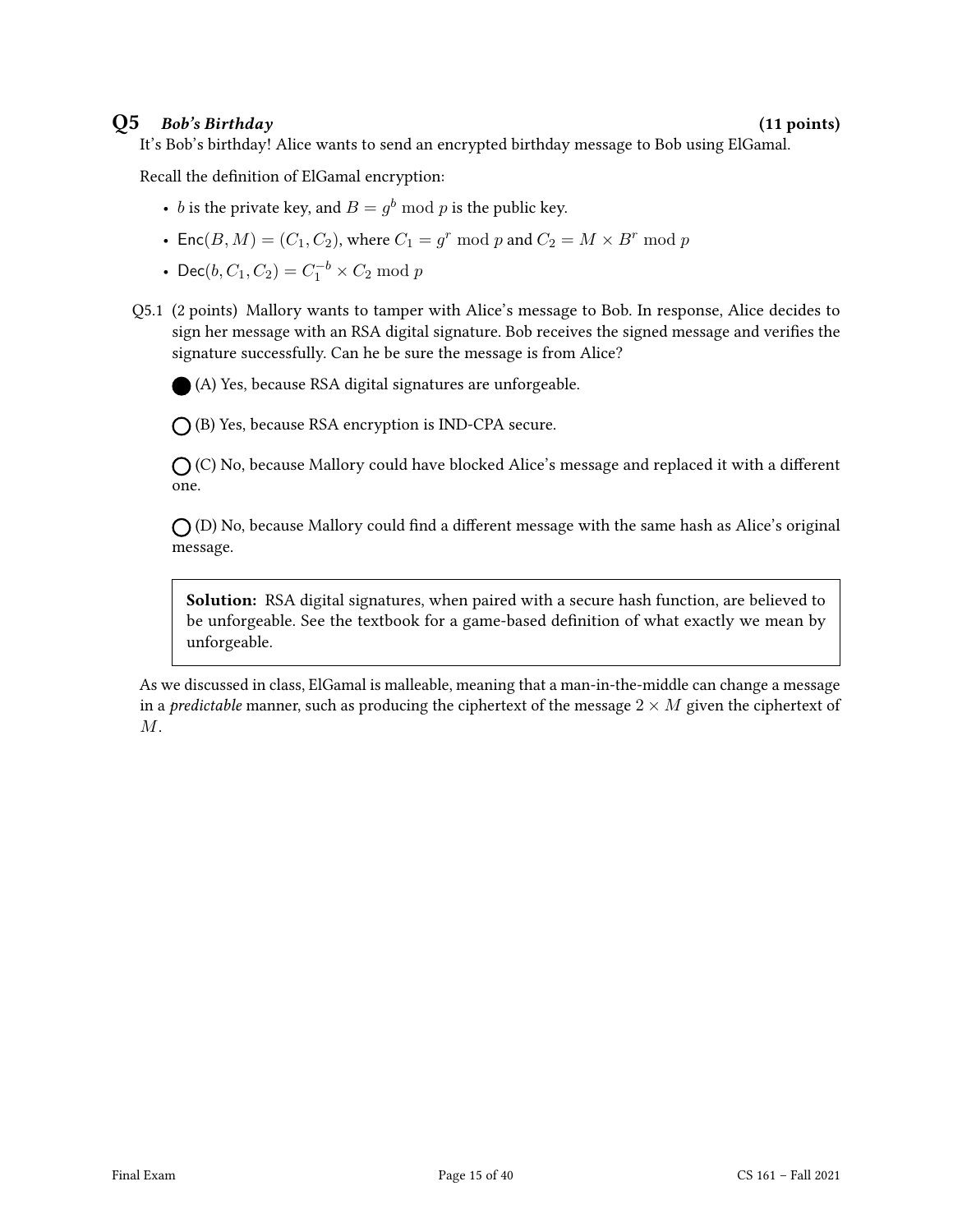Q5.2 (3 points) Consider the following modification to ElGamal: Encrypt as normal, but further encrypt portions of the ciphertext with a block cipher  $E$ , which has a block size equal to the number of bits in p. In this scheme, Alice and Bob share a symmetric key  $K_{sym}$  known to no one else.

Under this modified scheme,  $C_1$  is computed as  $E_{K_{\text{sym}}}(g^r \bmod p)$  and  $C_2$  is computed as  $E_{K_{\text{sym}}}(M \times p)$  $B^r \mod p$ . Is this scheme still malleable?

 $\bigcap$  (G) Yes, because block ciphers are not IND-CPA secure encryption schemes

 $\bigcap$  (H) Yes, because the adversary can still forge  $k \times C_2$  to produce  $k \times M$ 

(I) No, because block ciphers are a pseudorandom permutation

 $\bigcap$  (J) No, because the adversary isn't able to learn anything about the message M

Solution: While block ciphers aren't IND-CPA secure, they are secure when encrypting "random-looking" values because of their properties as pseudorandom permutations. As long as the values you encrypt are unique, the output of the block cipher will always be secure. ElGamal's  $C_1$  and  $C_2$  both appaer random.

Additionally, because block ciphers are a PRP, the scheme is no longer malleable, because modifying the ciphertext in any way causes an unpredictable change to the result of decrypting the block cipher with  $D_{K_{sym}}$ .

The remaining parts are independent of the previous part.

For Bob's birthday, Mallory hacks into Bob's computer, which stores Bob's private key b. She isn't able to read b or overwrite b with an arbitrary value, but she can multiply the stored value of b by a random value z known to Mallory.

Mallory wants to send a message to Bob that appears to decrypt as normal, but **using the modified key**  $b \cdot z$ . Give a new encryption formula for  $C_1$  and  $C_2$  that Mallory should use. Make sure you only use values known to Mallory!

Clarification during exam: For subparts 5.3/5.4, assume that the value of B is unchanged.

Q5.3 (3 points) Give a formula to produce  $C_1$ , encrypting M.

**Solution:** Mallory should send  $g^r$  with some randomly chosen  $r$ , as usual.

Q5.4 (3 points) Give a formula to produce  $C_2$ , encrypting M.

**Solution:** Mallory should send  $C_2 = m \times B^{rz} \mod p$ .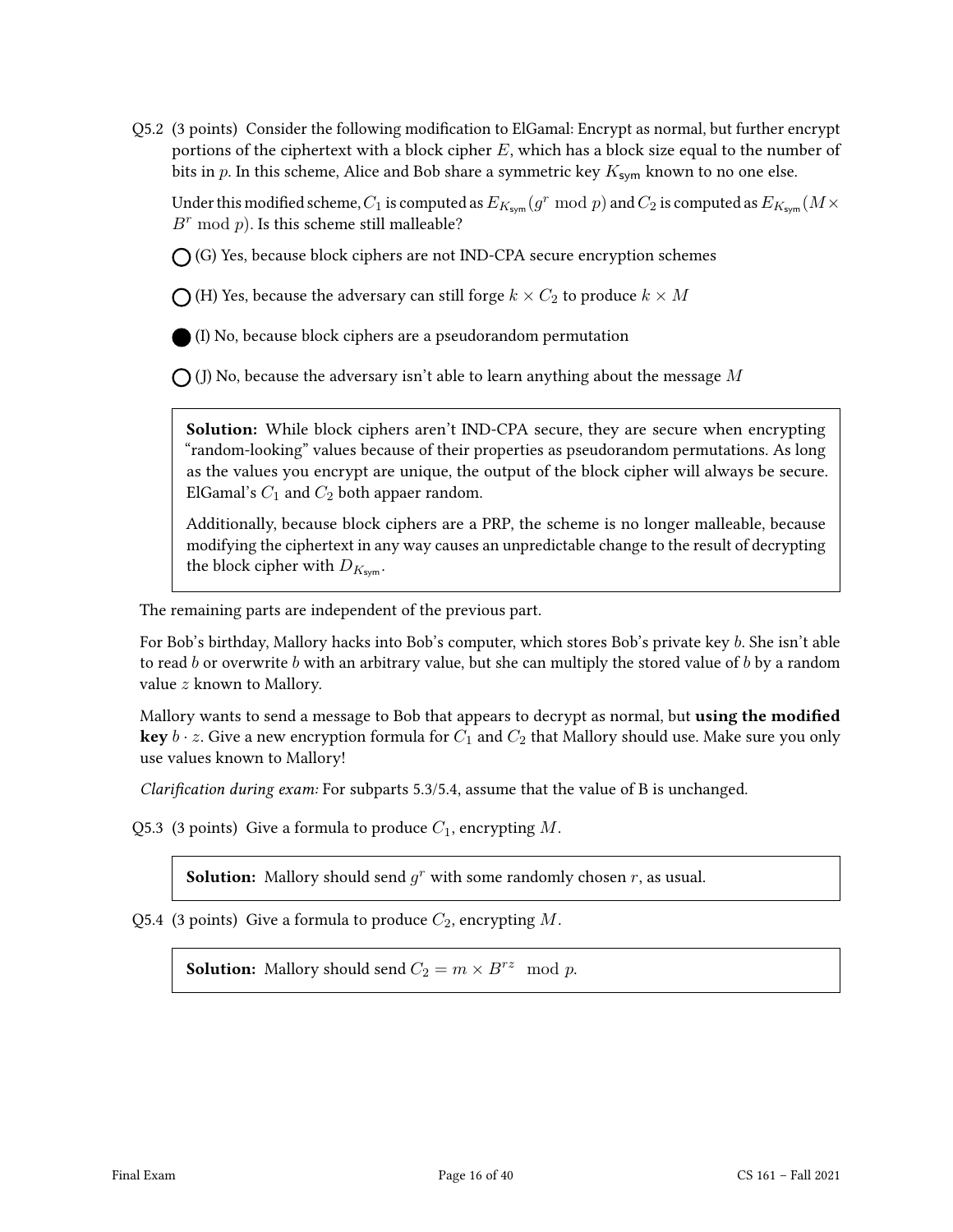#### Q6 RISELab Shenanigans (16 points)

Certificate authorities of UC Berkeley are organized in a hierarchy as follows:



Alice is a student in RISELab at UC Berkeley and wants to obtain a certificate for her public key. Assume that only RISELab is allowed to issue certificates to Alice.

Q6.1 (2 points) Which of the following values are included in the certificate issued to Alice? Select all that apply.

(A) Alice's public key

 $\Box$  (B) Alice's private key

C) A signature on Alice's *public* key, signed by RISELab's private key

 $\Box$  (D) A signature on Alice's *private* key, signed by RISELab's private key

 $\Box$  (E) None of the above

Solution: This follows from the definition of certificates: they include a user's public key, and a signature on the enclosed public key, signed by the issuer (which we state in the prologue is RISELab).

- Q6.2 (2 points) Assume that the only public key you trust is UC Berkeley's public key. Which certificates do you need to verify in order to be sure that you have Alice's public key? Select all that apply.
	- (G) Certificate for Alice
	- $\Box$  (H) Certificate for Soda Hall
	- (I) Certificate for RISELab
	- (J) Certificate for Campus Labs
	- $\Box$  (K) None of the above

Solution: To validate Alice's public key, we can follow our way up to our root of trust (which is UC Berkeley's public key). As such, we need certificates for Alice, RISELab, and Campus Labs.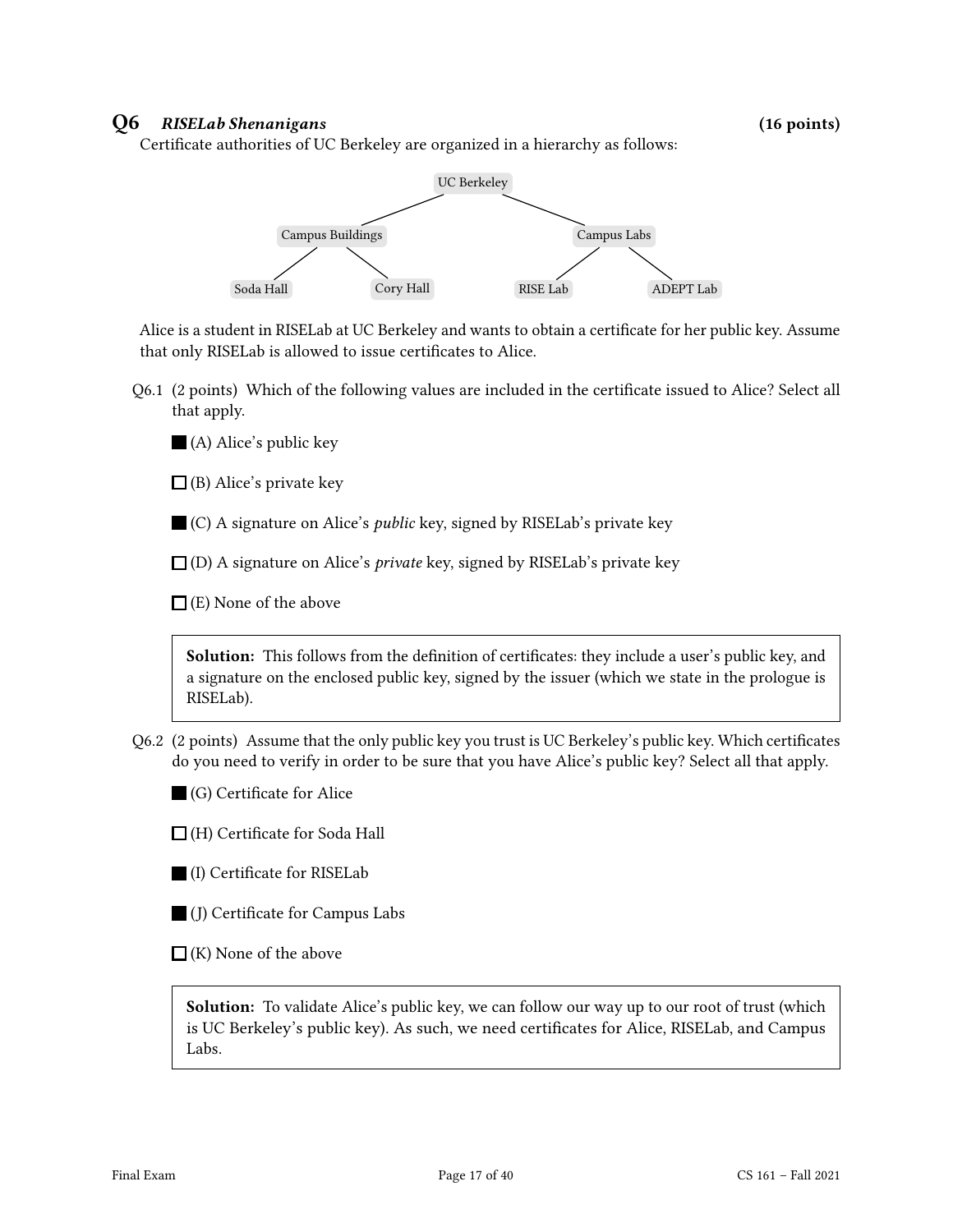Q6.3 (4 points) RISELab issues a certificate to Alice that expires in 1 hour. Which of the following statements are true about using such a short expiration date? Select all that apply.

 $\blacksquare$  (A) It mitigates attacks where Alice's private key is stolen

 $\Box$  (B) It mitigates attacks where RISELab's private key is stolen

 $\Box$  (C) It mitigates attacks where Campus Labs' private key is stolen

 $\blacksquare$  (D) It forces Alice to renew the certificate more often

 $\Box$  (E) None of the above

Solution: Short expiration times only mitigate the situation where Alice's private key is stolen. If RISELab's private key is compromised, the attacker can issue certificates with any expiration date, and it is up to the parent CA to revoke RISELab's certificate, not RISELab itself. The same argument applies to Campus Labs' private key.

The following subparts are independent from the previous subparts.

Passwords on the RISELab website are six-digit codes, where each digit is one of 0–9 (repeat digits are allowed). An attacker steals the password database, which includes Alice's hashed password, and wants to learn Alice's password.

For each password storage scheme, in the worst case, how much time would it take for the attacker to brute-force Alice's password?

Assumptions:

- The attacker tries passwords one at a time.
- $H$  is a hash function that takes 1 second to compute.
- The time required for all other operations is negligible.

Q6.4 (2 points) Passwords are stored as  $H(pwd)$ .



Solution: Since the password is six-digits, and there are 10 possibilities for each digit, the attacker must try  $10^6$  possible passwords in the worst case.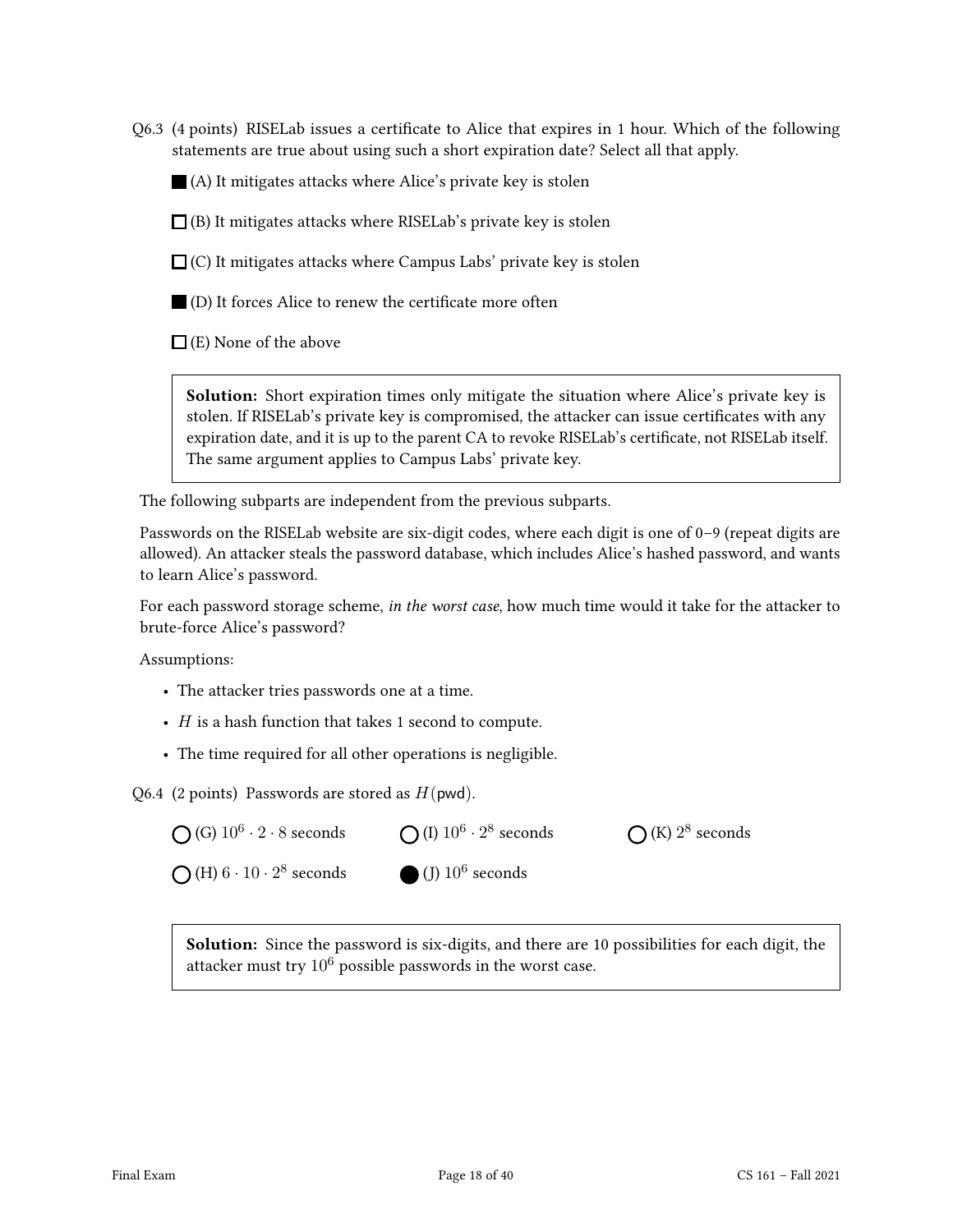Q6.5 (2 points) Passwords are stored as (salt,  $H(\text{salt}||\text{pwd})$ ), where salt is an 8-bit random string.

(A)  $10^6 \cdot 2 \cdot 8$  seconds (B)  $6 \cdot 10 \cdot 2^8$  seconds (C)  $10^6 \cdot 2^8$  seconds (D)  $10^6$  seconds (E)  $2^8$  seconds

Solution: Since the attacker knows the salt—it's stored next to the password in plaintext—the worst-case number of tries the attacker must attempt doesn't change from the previous subpart: the answer is  $10^6$  once again.

Q6.6 (4 points) Assume that the attacker is conducting an online brute-force attack against Alice's account. Which of the following changes, if implemented individually, would make it more difficult for the attacker to access Alice's account? Select all that apply.

(G) Alice uses a random, alphanumeric, 32-character password instead of a 6-digit numeric password

(H) Alice enables two-factor authentication on her account

(I) RISELab imposes a timeout which doubles after each password attempt

 $\Box$  (J) RISELab enables TLS for its login page

 $\Box$  (K) None of the above

Solution: Using a longer password with more possibilities would make it more difficult to brute force.

Enabling 2FA would prevent an attacker from compromising Alice's account even if the attacker managed to brute force Alice's password.

Enabling a timeout would successfully mitigate an online brute force attack – especially one where the timeout doubles after each attempt!

However, enabling TLS wouldn't make it more difficult to prevent an online brute-force attack; the attacker's sole goal in brute force is to access Alice's account by trying many, many times; we didn't specify that this attacker had any other information (e.g. we didn't say the attacker was on-path, etc.), so TLS wasn't a valid answer choice here.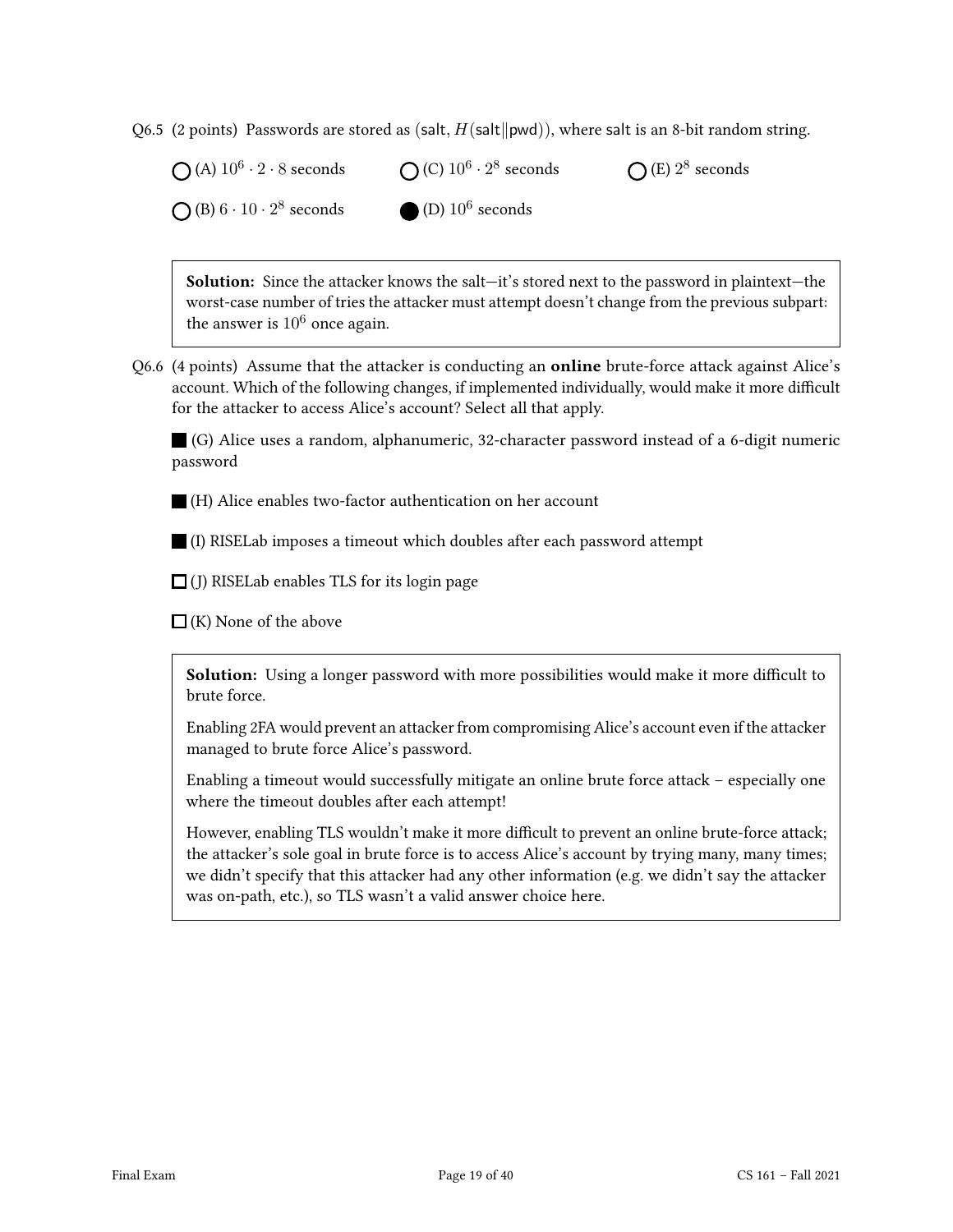### Q7 SQL Injection (20 points)

CS 161 students are using a modified version of Piazza to discuss project questions! In this version, the names and profile pictures of the students who answer questions frequently are listed on a side panel on the website.

The server stores a table of users with the following schema:

```
1 CREATE TABLE users (
2 First TEXT, - First name of the user.
3 Last TEXT, - Last name of the user.
4 Profile Picture TEXT, -- URL of the image.
5 Frequent Poster BOOLEAN, -- Are they a frequent poster?
6 );
```
Q7.1 (3 points) Assume that you are a frequent poster. When playing around with your account, you notice that you can set your profile picture URL to the following, and your image on the frequent poster panel grows wider than everyone else's photos:

ProfilePicture URL: https://cs161.org/evan.jpg" width="1000



What kind of vulnerability might this indicate on Piazza's website?

| (A) Stored XSS              | $\bigcap$ (D) Path traversal attack |
|-----------------------------|-------------------------------------|
| $\bigcap$ (B) Reflected XSS | $\bigcap$ (E) Buffer overflow       |
| $O(C)$ CSRF                 |                                     |

**Solution:** Because the user seems to be able to inject arbitrary HTML through the image URL, this might indicate a stored XSS vulnerability. The user can submit an profile picture URL that escapes the img tag of the image and injects a malicious script into future users who attempt to load the profile picture.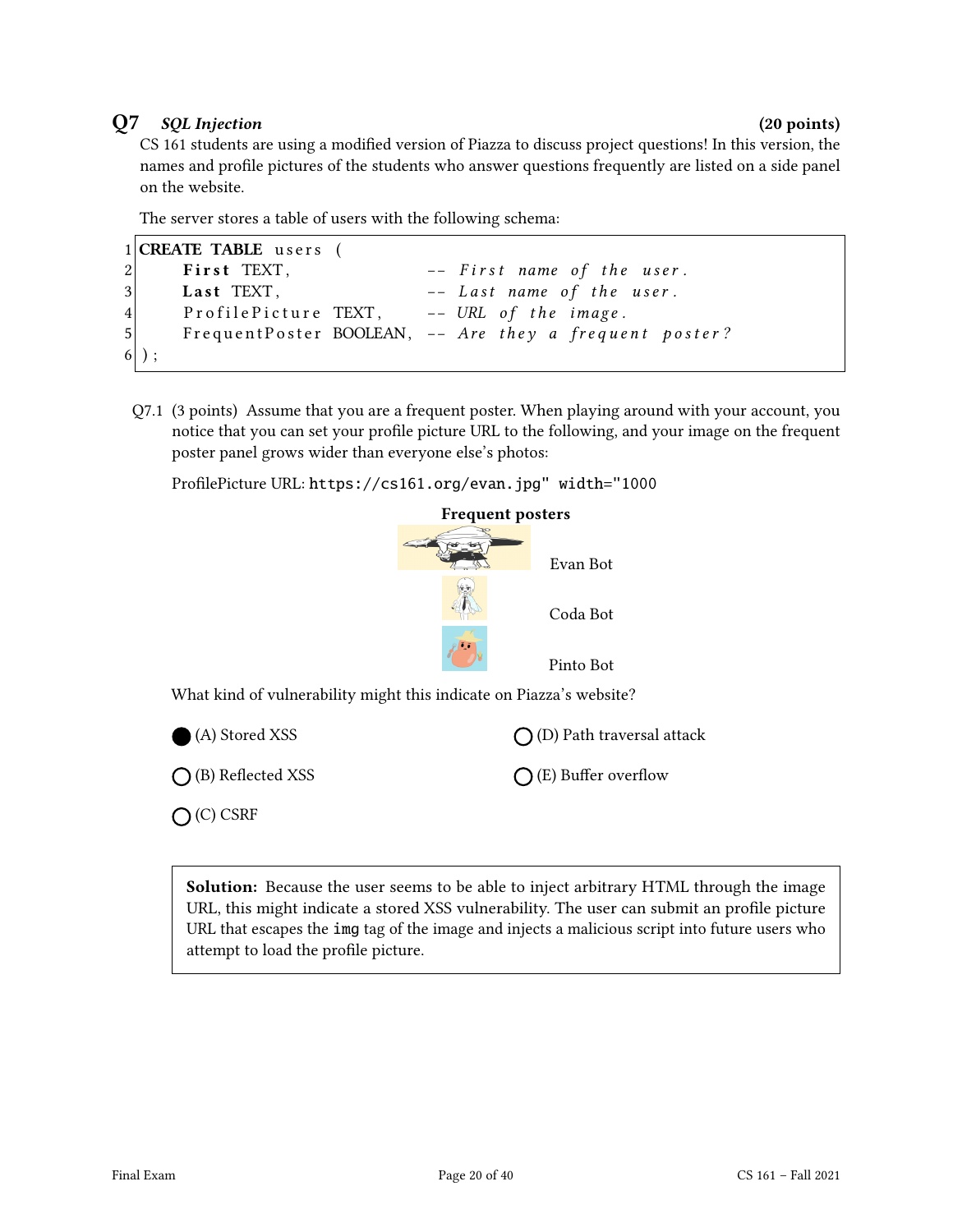$Q7.2$  (3 points) Provide a malicious image URL that causes the JavaScript alert(1) to run for any browser that loads the frequent poster panel. Assume all relevant defenses are disabled.

Hint: Recall that image tags are typically formatted as  $\langle \text{img src} = \text{image.png}$ ">.

Solution: The input would look something like the following:

```
"><script>alert(1)</script><img src="
```
So when injected into the image, this would render as:

```
<img src="image.png"><script>alert(1)</script><img src="">
```
We assume that all relevant defenses (e.g. content security policy) are disabled, so this script will run when the frequent poster panel is loaded.

Q7.3 (4 points) Suppose your account is not frequent poster, but you still want to conduct an attack through the frequent posters panel!

When a user creates an account on Piazza, the server runs the following code:

```
query := fmt.Sprintf("
    INSERT INTO users (First, Last, ProfilePicture, FrequentPoster)
        VALUES ('%s', '%s', '%s', FALSE);
    ",
    first, last, profilePicture)
db.Exec(query)
```
Provide an input for profilePicture that would cause your malicious script to run the next time a user loads the frequent posters panel. You may reference PAYLOAD as your malicious image URL from earlier, and you may include PAYLOAD as part of a larger input.

Solution: There's a key insight here: your accout isn't a frequent poster, but you want it to show up in the frequent posters panel, so you need to set FrequentPoster to TRUE for that to happen! Because it's hardcoded as FALSE in the current injection, we need to do something like the following:

```
PAYLOAD', TRUE) --
```
As a result, the following SQL will be executed:

```
INSERT INTO users (First, Last, ProfilePicture, FrequentPoster)
   VALUES ('[some first name]', '[some last name]',
        'PAYLOAD', TRUE) --', FALSE);
```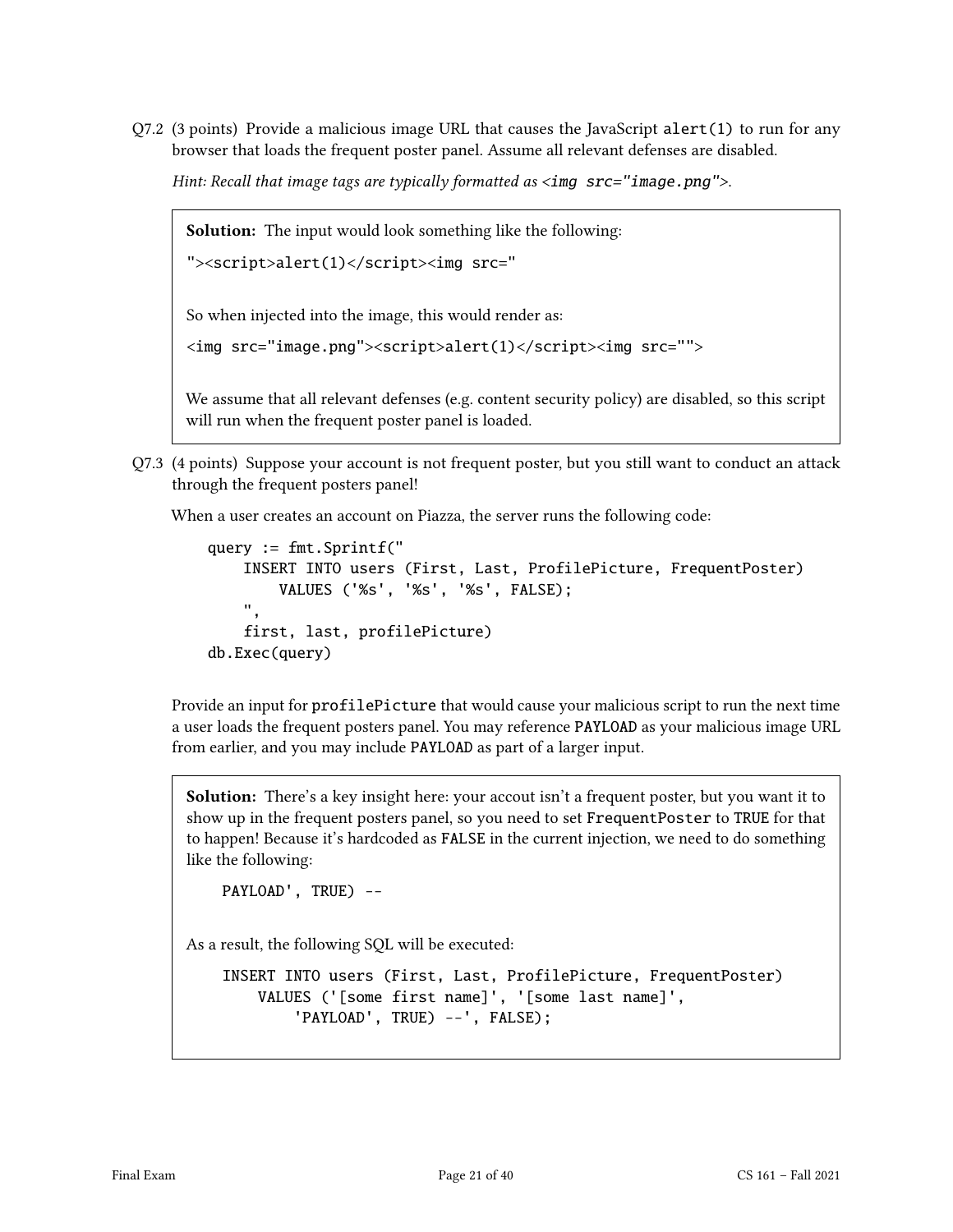Q7.4 (4 points) Instead of injecting a malicious script, you want to conduct a DoS attack on Piazza! Provide an input for profilePicture that would cause the SQL statement DROP TABLE users to be executed by the server.

Solution: Similar to the previous problem, we're going to construct a SQL injection attack. This time, we need to start a completely new statement, so we'll use a semicolon to start the DROP TABLE users statement:

', FALSE); DROP TABLE users --

This results in the following SQL being executed:

INSERT INTO users (First, Last, ProfilePicture, FrequentPoster) VALUES ('[some first name]', '[some last name]', '', FALSE); DROP TABLE users --', FALSE);

Suppose that session cookies are used to authenticate to Piazza. This token is checked whenever the user sends a request to Piazza.

Clarification during exam: "Your malicious script" refers to your exploit in 7.2.

Q7.5 (3 points) Your malicious script submits a GET request to the Piazza website that marks "helpful!" on one of your comments. Does the same-origin policy defend against this attack?

 $\bigcap$  (A) Yes, because the same-origin policy prevents the script from making the request

 $\bigcap$  (B) Yes, because the script runs with the origin of the attacker's website

(C) No, because the same-origin policy does not block any requests from being made

 $\bigcap$  (D) No, because the script runs with the origin of Piazza's website

Solution: The best answer here is that the SOP (in the context of how we teach it in this class) doesn't block any requests from being made – so if a request is being made from the Piazza homepage that makes a change on Piazza's webpage, then SOP doesn't block that request from occurring.

It is true that the script runs with the origin of Piazza's website, but even if it ran from the origin of a different website, SOP (again, in the context of how we teach it in class) wouldn't block the request from being made. So the third answer choice is the best answer here.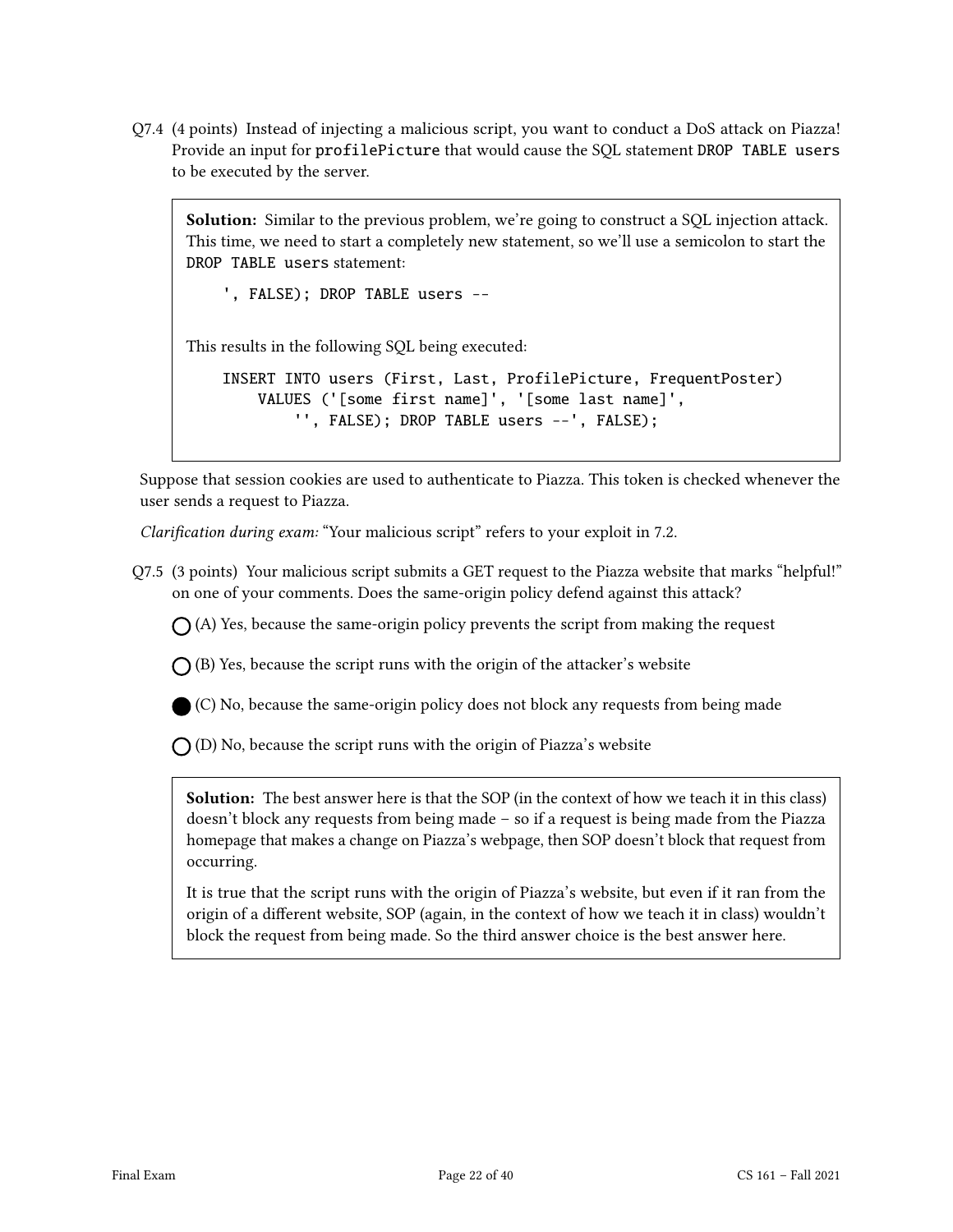Q7.6 (3 points) Your malicious script submits a GET request to the Piazza website that marks "helpful!" on one of your comments. Does enabling CSRF tokens defend against this attack?

 $\bigcap$  (G) Yes, because the attacker does not know the value of the CSRF token

 $\bigcap$  (H) Yes, because the script runs with the origin of the attacker's website

 $\bigcirc$  (I) No, because GET requests do not change the state of the server

(J) No, because the script runs with the origin of Piazza's website

Solution: Since the script runs in the origin of the Piazza website, the script can leak the value of the CSRF token presumably embedded in the HTML and make a GET request with a legitimate CSRF token.

GET requests can change the state of the server; it's only convention that they usually don't do this.

We don't usually talk about how CSRF tokens work with GET requests in this class, but we do give you enough information to reason this one out!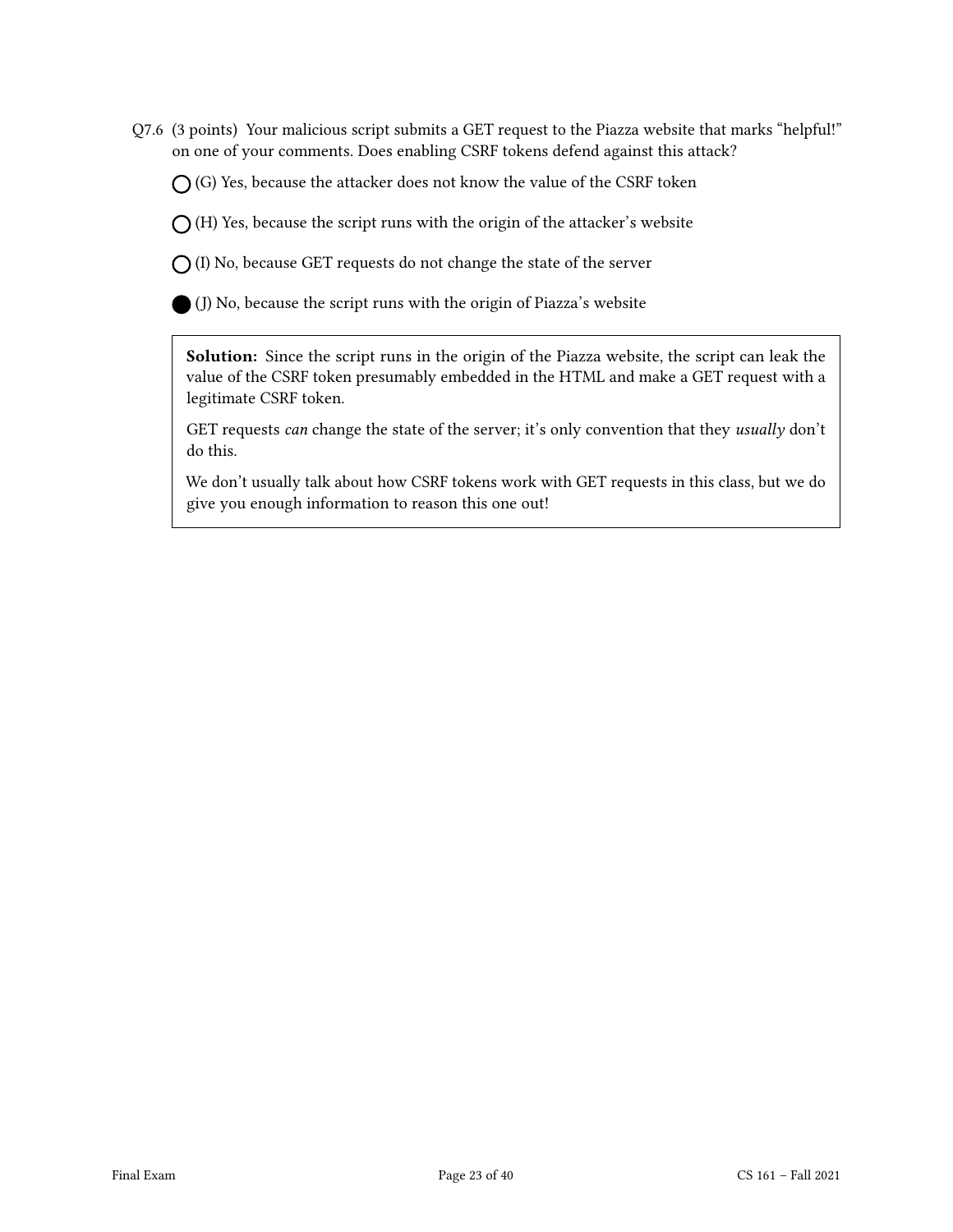#### Q8 Integration Testing (28 points)

Note: We think this is the hardest question on the exam. Feel free to skip it for now and come back to it later.

Engineers at Gradescope have introduced a new scheme for managing session tokens. Here's how it works:

- 1. Alice visits https://gradescope.com/login, enters her email/password, and clicks "Submit".
- 2. The JavaScript on the login page makes a POST request to https://gradescope.com/login with Alice's email and password.
- 3. The server validates Alice's email and password and sends a randomly generated session token in the response body (not as a cookie).
- 4. The JavaScript on the login page extracts the token from the response and redirects to https://gradescope.com/home?token=[sessiontoken]

The Gradescope web server will check that any URL that requires the user to be signed in contains the token=[sessiontoken] parameter in the query string. If it is not present, the server will return an "Access Denied" page instead of responding with the page itself. If successful, the page will also contain the session token somewhere on the page:

```
<p id="token">[sessiontoken]</p>
```
The server ensures that all future requests contain the same token by including ?token=[sessiontoken] in all Gradesscope links that are present in the HTML response. For example, the link to go to the https://gradescope.com/grades page will have its URL set to https://gradescope.com/grades?token=[sessiontoken].

For all parts of this question, make the following assumptions:

- All TLS connections use Diffie-Hellman TLS.
- Alice's browser always sends a Referer header.
- The attacker has full control over the evil.com web server.
- All parts of this question are independent.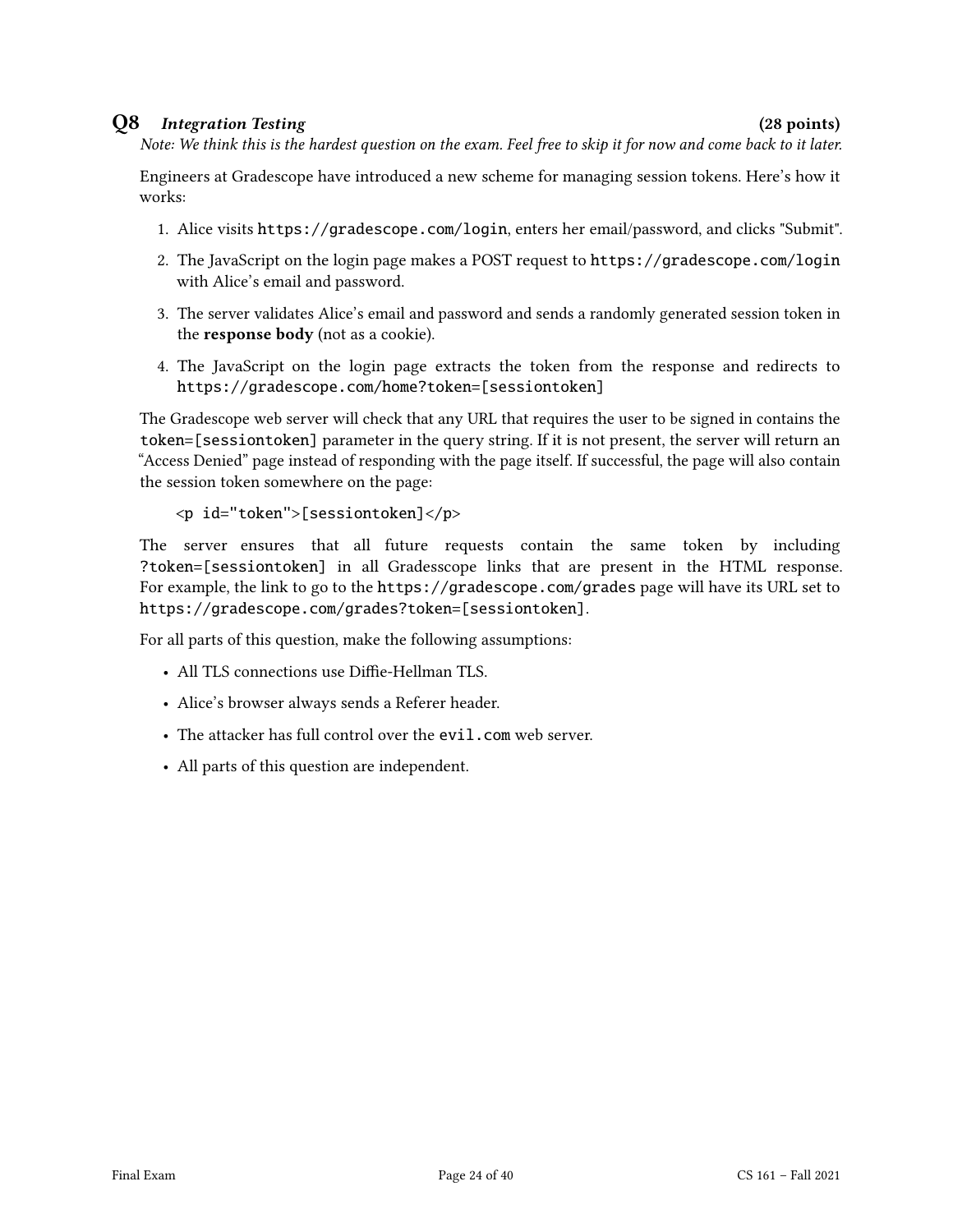Q8.1 (5 points) After Alice completes the sign-in flow, she sees a number of links on the homepage she can click on. An attacker has discovered a vulnerability on each linked page, allowing them to execute arbitrary JavaScript on that page. If Alice clicks on these links, which of the following links may cause her session token to be leaked to the attacker? Select all that apply.

(A) http://gradescope.com/assignments?token=[sessiontoken]

(B) https://gradescope.com:1234/?token=[sessiontoken]

(C) http://support.gradescope.com/?token=[sessiontoken]

(D) https://gradescope.com/assignments?token=[sessiontoken]

(E) http://evil.com/

 $\Box$  (F) None of the above

Solution: For all Gradescope sites, the session token will be passed in a query string parameter. Because of this, the site will embed Alice's session token in the page response. We can inject malicious JavaScript onto the page to leak the token from the HTML body. As such, Alice should avoid clicking these links.

For http://evil.com, the previous page's session token is still included in the Referer header, which can be seen by the web server.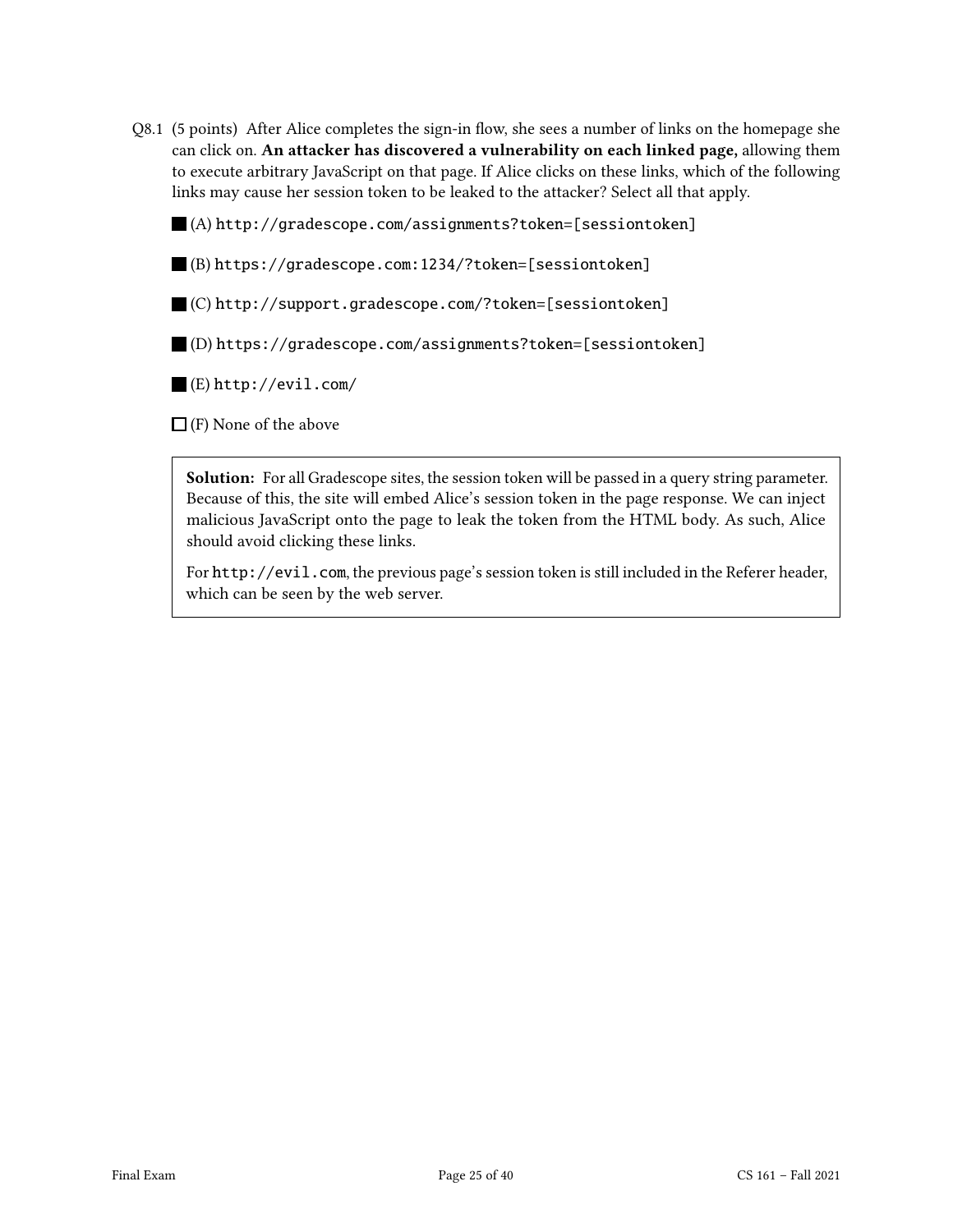Q8.2 (5 points) After Alice completes the sign-in flow, she clicks on the following link from the homepage:

https://gradescope.com/assignments?token=[sessiontoken]

Eve, an on-path eavesdropper, observes a snapshot of the request and response corresponding to this query. Which of the following attackers could individually collude with Eve for Eve to be able to learn Alice's session token? Select all that apply.

(G) An attacker with control over the Gradescope web server

(H) An attacker who's capable of solving the discrete-log problem

(I) An attacker who's capable of exerting infinite computational power

(J) An attacker who has full control over a HIDS on Alice's device

 $\Box$  (K) An attacker who can see Alice's cookies

 $\Box$  (L) None of the above

Solution: The actual URL that a GET Request is made to in this case will look something like this:

https://gradescope.com/assignments/?token=[sessiontoken]

An attacker with control over Gradescope's web server would be able to trivially learn Alice's session token (e.g. by looking at the server-side database mapping tokens to users).

The message request/response will contain the session token in the query string parameter. However, the channel is protected over TLS, but TLS relies on Diffie Hellman, which in turn relies on the discrete-log problem! If an attacker breaks the discrete-log problem, then our security/confidentiality guarantees fall apart. Attacker with infinite computational power could solve the discrete log problem, so they fall into this category as well.

HIDS use TLS keys to look at decrypted network traffic, so an attacker with control over Alice's HIDS would be able to see the session token in the request URL.

Since session tokens aren't stored in cookies, there isn't much looking at cookies will help us with.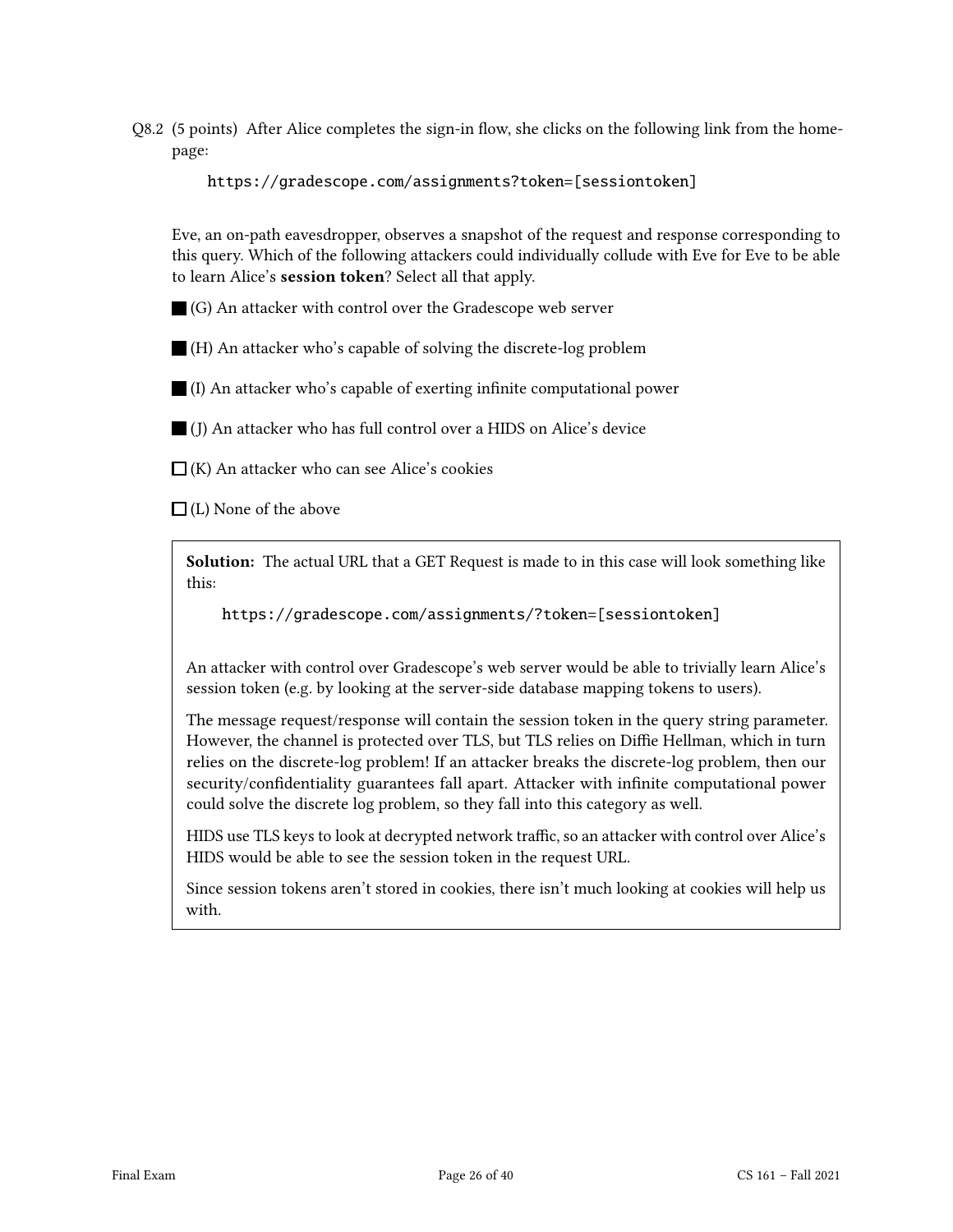Q8.3 (3 points) After Alice completes the sign-in flow, she clicks on the following link from the homepage:

> https://gradescope.com/assignments?token=[sessiontoken] (Version 1) http://gradescope.com/assignments?token=[sessiontoken] (Version 2)

For this question part only, assume that Alice uses the Tor browser instead of her regular browser. Which of the compromised nodes could learn Alice's session token? Select all that apply.

 $\Box$ (A) A compromised exit node in a two-node circuit

 $\Box$ (B) A compromised exit node in a three-node circuit

 $\Box$  (C) The node in a one-node circuit

 $\Box$ (D) A compromised entry node in a two-node circuit

 $\Box$  (E) A compromised middle node in a three-node circuit

(F) None of the above

Solution: The actual URL that a GET Request is made to in this case will look something like this:

https://gradescope.com/assignments/?token=[sessiontoken] (Version 1) http://gradescope.com/assignments/?token=[sessiontoken] (Version 2)

As discussed in lecture and in notes, the Tor exit node can see the message plaintext (M)—which, in the case of HTTP, is the HTTP payload! However: if M is encrypted (which, in this case it is, since we're using HTTPS)—none of these adversaries will be able to learn any information about the contents of the message, including, in this case, the URL of the HTTP request. As such, no nodes will be able to learn Alice's session token!

Note: there were two versions of this question: One with http: and one with https:. For the versions that received HTTP, then the correct answer would require selecting all of the choices with a compromised exit node (A, B, and C).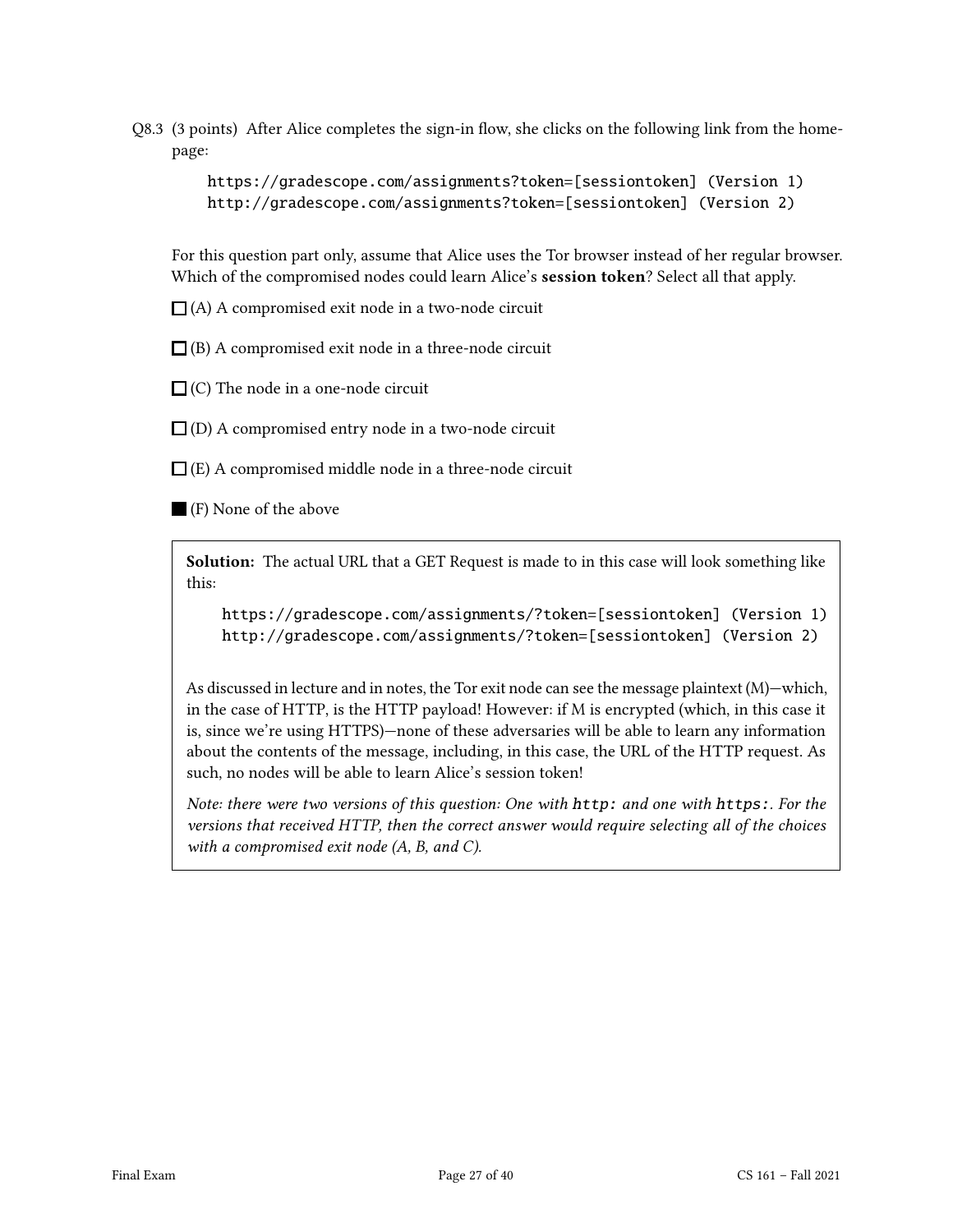Q8.4 (5 points) After Alice completes the sign-in flow, she sees a number of links on the homepage she can click on. An **on-path** attacker wants to set a cookie with the following attributes in Alice's browser:

> Domain=gradescope.com Path=/home HttpOnly=true

If Alice clicks on these links, which of the following links would allow the attacker to set a cookie with these attributes in Alice's browser? Select all that apply.

(G) http://gradescope.berkeley.edu/

(H) http://gradescope.com:8081/?token=[sessiontoken]

(I) http://support.gradescope.com/grades?token=[sessiontoken]

(J) http://evil.com

 $\Box$ (K) https://gradescope.com/?token=[sessiontoken]

 $\Box$  (L) None of the above

Solution: Cookie policy states that when a server sets a cookie, the server's URL must end in the cookie's Domain attribute. Because all of these requests are made over HTTP, an on-path attacker effectively has the same power as the server—they're capable of setting the SET-COOKIE header to whatever they'd like. As such, enforcement of cookie policy occurs when the response is received by the browser.

However, there's an additional catch here—all of these on-path attackers can tamper with the response, effectively allowing them to run arbitrary JavaScript on the page that's returned. This JavaScript can then make more requests, e.g. an intentional request to any site that DOES satisfy cookie policy. As such, those the attacker could add a SET-COOKIE header to these requests' responses, which would pass cookie policy enforcement by the browser!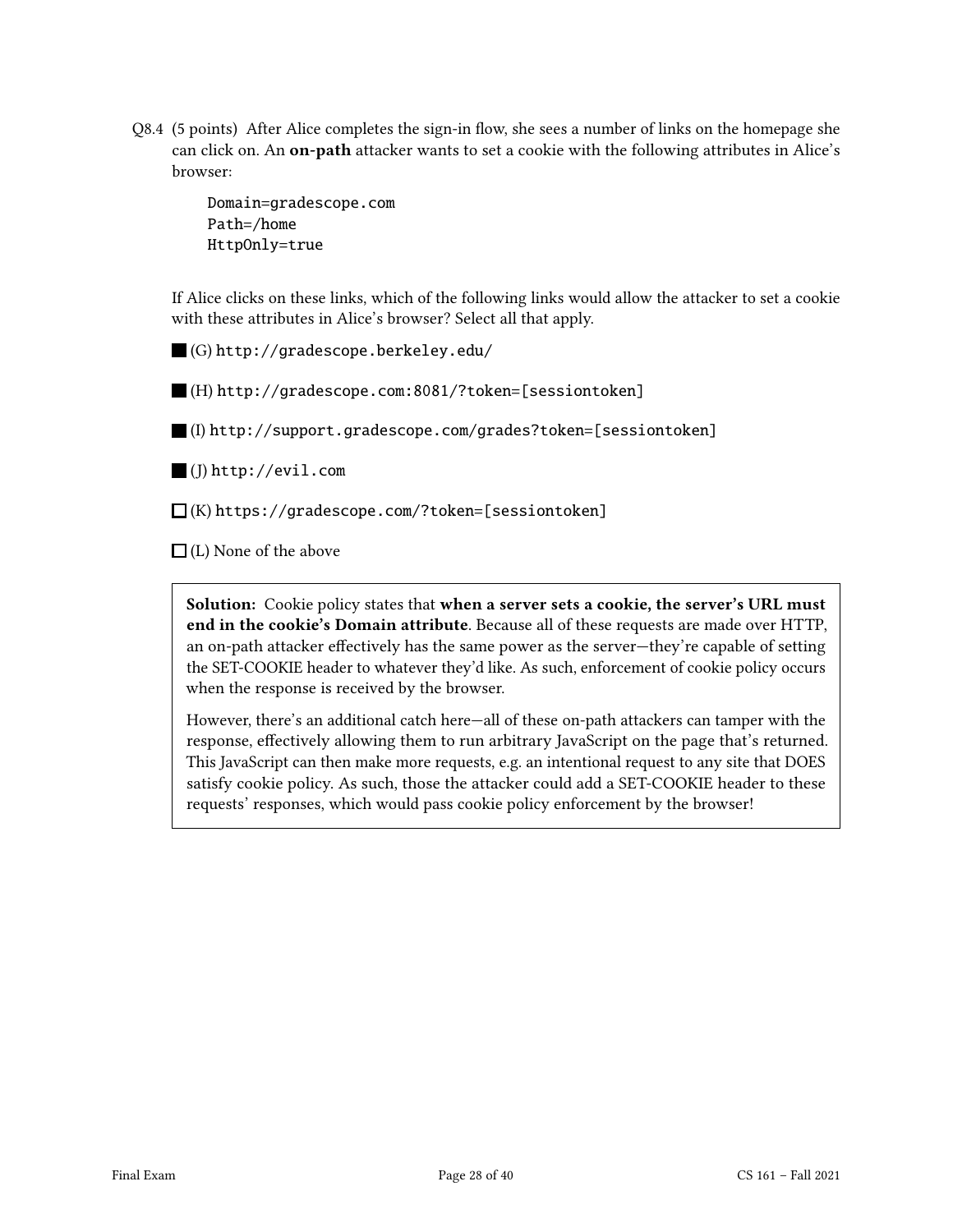Q8.5 (5 points) After Alice completes the sign-in flow, she sees a number of links on the homepage she can click on. An attacker who has control over the web server at each of these links wants to set a cookie with the following attributes in Alice's browser:

> Domain=gradescope.com Path=/home Secure=true

If Alice clicks on these links, which of the following links may allow the attacker to set a cookie with these attributes in Alice's browser? Select all that apply.

(A) http://gradescope.com/?token=[sessiontoken]

 $\square$ (B) https://gradescope.berkeley.edu

(C) https://support.gradescope.com/grades/?token=[sessiontoken]

 $\square$  (D) https://evil.com/

(E) https://gradescope.com/?token=[sessiontoken]

 $\Box$  (F) None of the above

Solution: This question strictly asks about cookie policy; as such, we must look for all sites that end with gradescope.com. The secure flag doesn't matter when setting a cookie.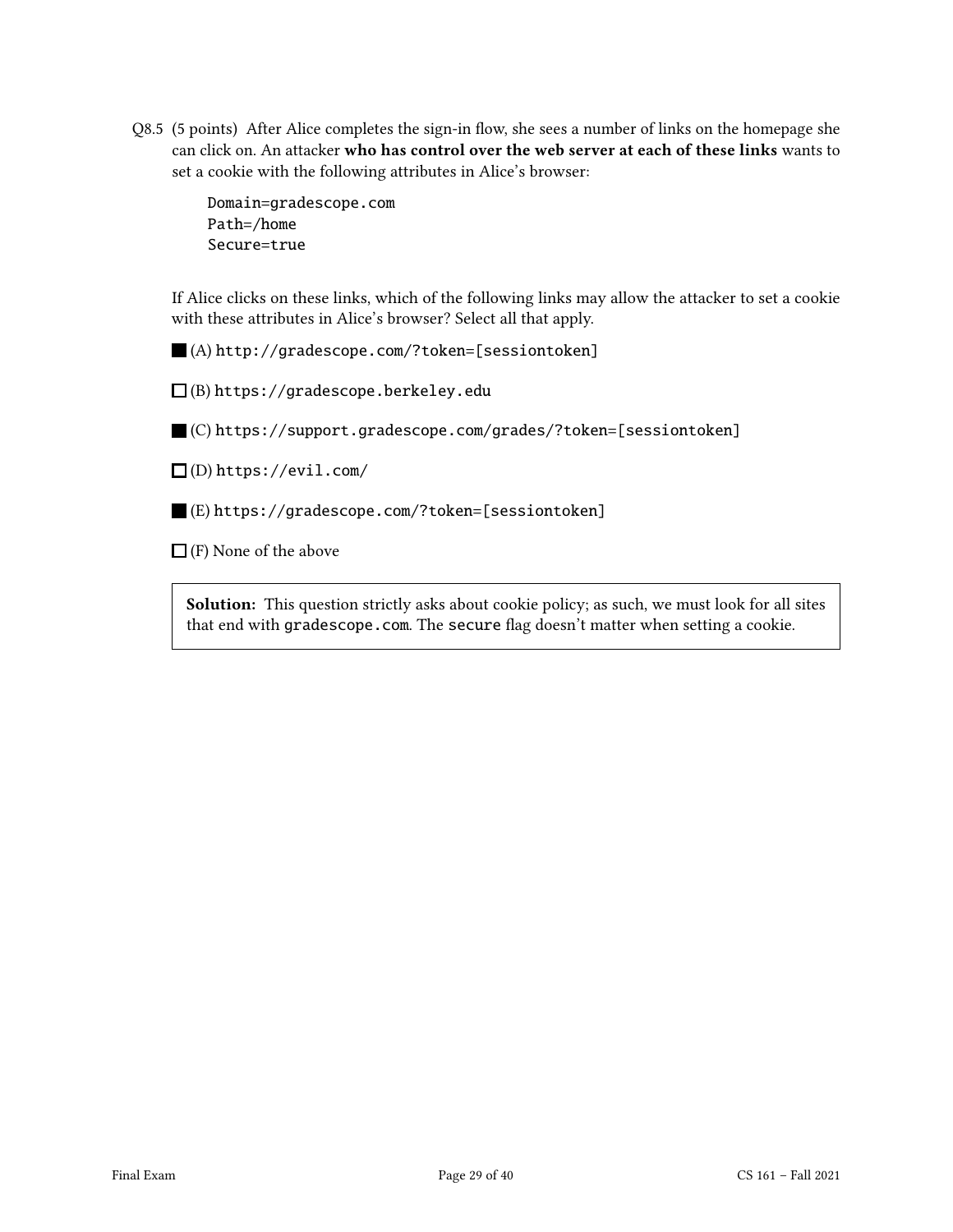Q8.6 (5 points) Gradescope uses a language cookie with the following attributes:

Domain=gradescope.com Path=/grades Secure=false HttpOnly=true

After Alice completes the sign-in flow, she sees a number of links on the homepage she can click on. If Alice clicks on these links, which of the following links may allow the attacker to learn the cookie value?

Assume that the attacker can observe and modify the request/response information of only the request made by Alice clicking the link and nothing else. Select all that apply.

(G) http://support.gradescope.com/grades?token=[sessiontoken]

(H) http://berkeley.edu/grades/1234/

(I) http://gradescope.com/grades/?token=[sessiontoken]

 $\Box$ (J) http://gradescope.cs161.org/home/

 $\square$ (K) http://evil.com/

 $\Box$ (L) None of the above

Solution: For a browser to send a cookie value with a request, the URL domain should end in the cookie's Domain attribute, and the URL path should begin with the cookie's Path attribute.

What about our previously-mentioned attack vector of JS injection? Notice that the HttpOnly flag is present. Because of this, even if an attacker can run JavaScript on any of these pages, that JavaScript wouldn't be able to leak this cookie value. If an attacker tried to spawn a new request from the JS code, that attacker wouldn't be able to see that request/response information (they're not on-path—they simply have a snapshot in this case).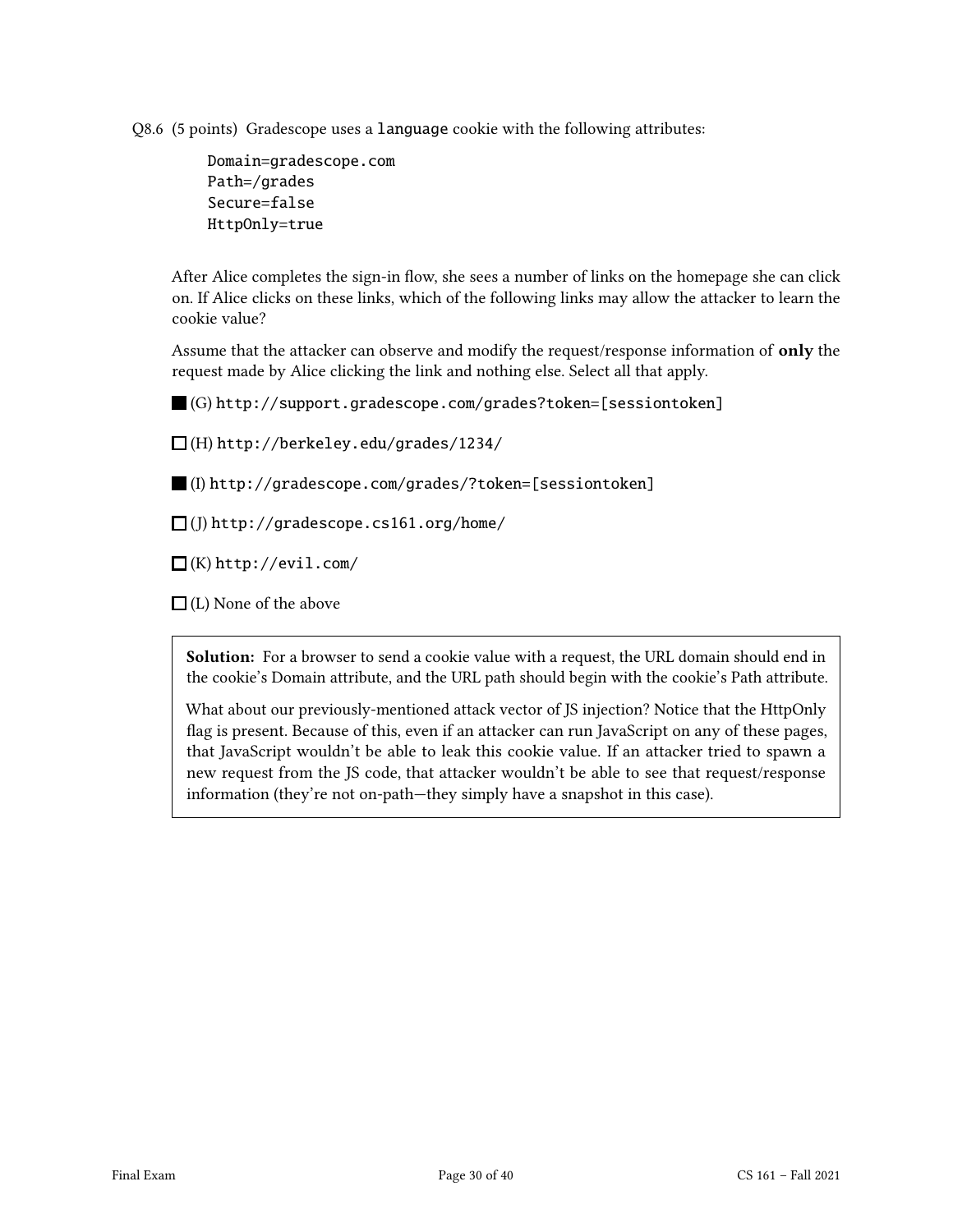### Q9 Pancake Query Protocol (19 points)

EvanBot is already prepared for the winter break but realizes that there are no more pancakes and needs to order more! To speed up the ordering process, EvanBot crafts a custom Pancake Query Protocol (PQP) and needs to ensure that it is secure.

PQP runs directly over IP, and a PQP packet contains the following information:

- A packet type
- The pancake query data (either a request for an order, or the order itself)

For now, assume that the only packet type supported by PQP is the ORDER type. For example, EvanBot might send the following PQP packet:

• EvanBot −→ Restaurant: {Type: ORDER; Data: "I want 1 stack of blueberry pancakes!"}

For all parts, assume that EvanBot knows the IP address of the restaurant. All subparts of this question are independent.

Q9.1 (5 points) Which of the following statements are true about PQP? Select all that apply.

 $\Box$  (A) An off-path attacker can learn EvanBot's order

(B) An off-path attacker can trick the restaurant into cooking unwanted pancakes for EvanBot

 $\Box$  (C) An on-path attacker can conduct a RST injection attack

(D) An on-path attacker can learn EvanBot's order

 $\Box$  (E) EvanBot can be sure that the restaurant received the order

 $\Box$  (F) None of the above

Solution: A: False. EvanBot will always send their order to the restaurant (i.e. not visible to the off-path attacker), since Bot knows the restaurant's IP address.

B: True. An off-path attacker can forge an IP packet as if it were coming from EvanBot and place an malicious order inside the forged PQP packet.

C: False. RST injection attacks don't exist without TCP, since a RST packet is a construct of TCP.

D: True. An on-path attacker can see the contents of the PQP packet and learn the order.

E: False. Raw IP does not provide reliability.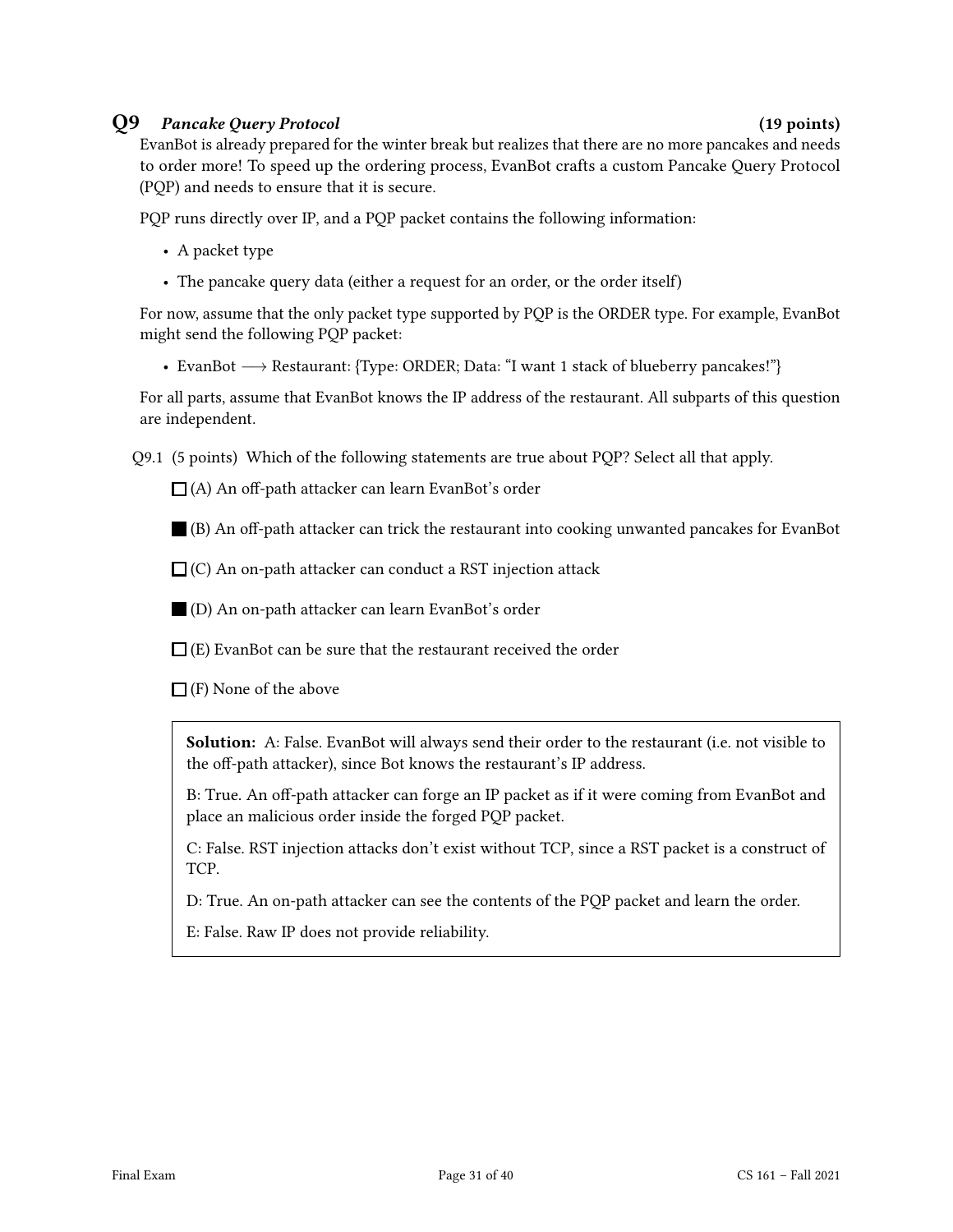Q9.2 (3 points) EvanBot adds an ACK packet type to PQP packets. After a restaurant receives an order, the restaurant sends an ACK packet acknowledging the order. If EvanBot does not receive the ACK, EvanBot re-sends the order until an ACK is received.

EvanBot tries to order 1 stack of pancakes from the restaurant and eventually receives an ACK. Assume that **no** network attackers are present. How many orders could the restaurant receive?

 $\bigcap$  (G) Exactly 0, because IP is unreliable.

 $\bigcap$  (H) Either 0 or 1, because IP is unreliable.

 $\bigcap$  (I) 0 or more, because IP is unreliable.

 $\bigcap$  (J) Exactly 1, because the restaurant ACKs any order it receives.

(K) 1 or more, because EvanBot might try more than once.

 $\bigcap$  (L) 2 or more, because the restaurant may send multiple ACKs.

Solution: EvanBot succeeds in receiving an ACK, sot he restaurant must have received at least one order. However, it is possible that the restaurant received more than one order: One possible sequence of events is that EvanBot tried sending their order multiple times without receiving an ACK. However, the restaurant received all of these orders, but all of the ACK packets they sent back were lost, because IP is unreliable. Eventually, one of the ACK packets got through to EvanBot.

Q9.3 (4 points) Consider the following modification to PQP: To order, the client generates a random order ID and sends it in the PQP ORDER packet along with the order. The server sends back the order ID in the PQP ACK packet.

Can an off-path attacker trick the restaurant into accepting a spoofed order appearing to come from EvanBot? Briefly justify your answer (1–2 sentences).

 $(A)$  Yes  $\bigcap$  (B) No

Solution: While including the random order ID makes this seem secure, notice that the restaurant takes action immediately when the order is received. An off-path attacker can thus forge an ORDER packet containing a malicious order and random order ID.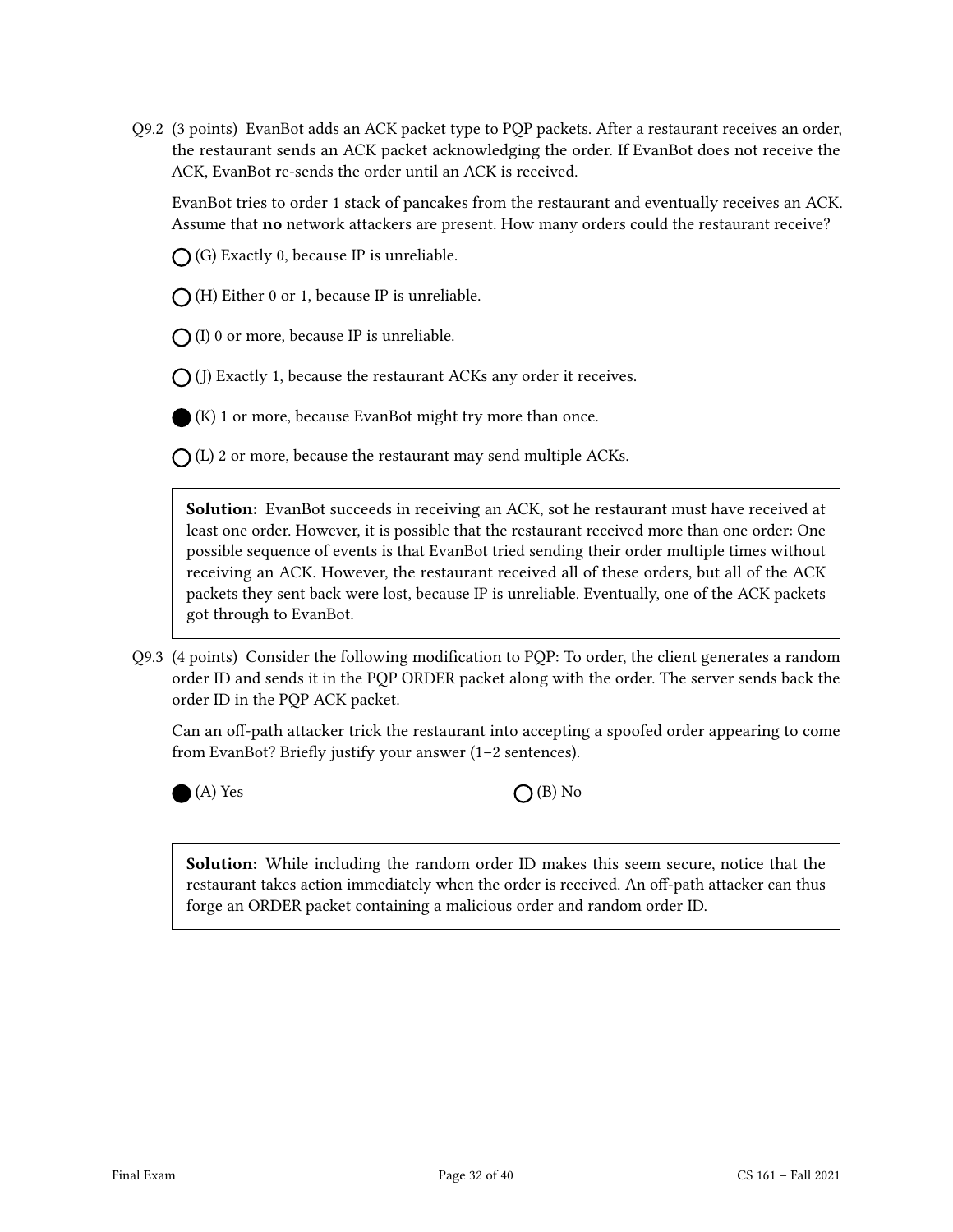Q9.4 (4 points) Which of the following modifications to PQP, if made individually, would prevent an off-path attacker from tricking the restaurant into accepting spoofed orders? Select all that apply.

 $\blacksquare$  (G) The restaurant generates a random order ID and sends it back in the POP ACK. The restaurant must receive a PQP ACK-ACK packet from EvanBot containing the order ID to confirm the order.

 $\Box$  (H) The restaurant sends a fixed time-to-live (TTL) to EvanBot in the PQP ACK. The restaurant must receive a final, empty PQP ACK packet from EvanBot within the TTL to confirm the order.

 $\Box$  (I) PQP runs over UDP instead of IP, and EvanBot chooses a random source port.

(J) PQP runs over TCP instead of IP.

 $\Box$  (K) None of the above

**Solution:** Having the *restaurant* generate a random order ID, sending it back to the client, and then having the client send that order ID back to the server to confirm the order would work. This ensures that an off-path attacker must guess information that it cannot see, since it can't see the random order ID generated by the restaurant.

Q9.5 (3 points) EvanBot proposes an additional packet types for PQP: LISTORDERS. When a restaurant receives an LISTORDERS packet, it responds with a list of all orders that it has ever received from any customer. Name one security issue with this proposal and describe the steps an attacker should take to exploit this issue (1–2 sentence).

Solution: This creates a classic amplified DoS attack: An attacker can spoof an ORDER\_LIST packet appearing to come from a victim IP address, and the restaurant will send a very large response to the victim. This is similar to DNSSEC response packets and the deprecated NTP MONLIST command.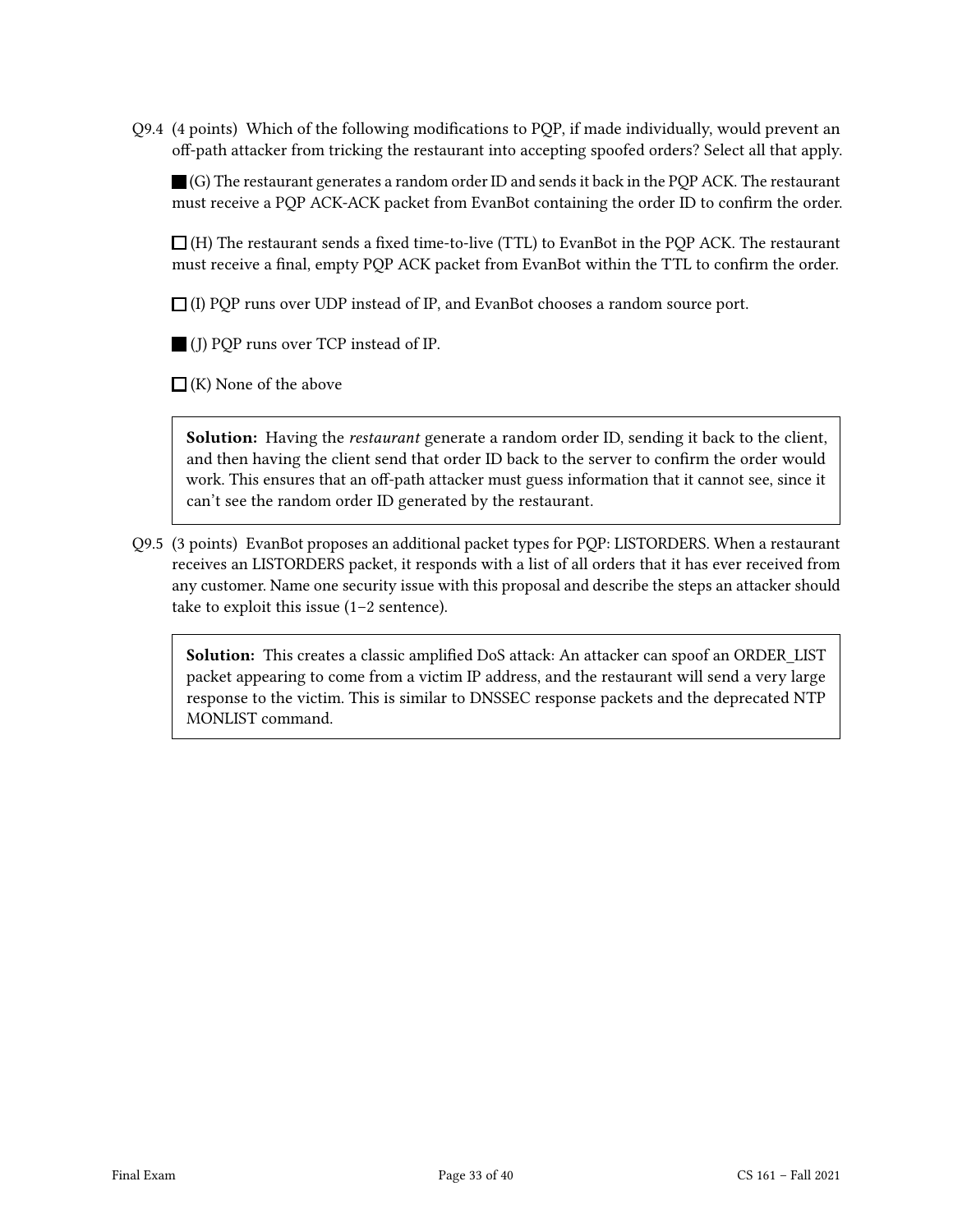### Q10 In Medias Res (14 points)

Recall that TLS uses a handshake to form a new connection. One possible optimization for TLS is to store the symmetric keys associated with a TLS session and use those keys to "resume" a previous TLS session, instead of performing a new handshake for every connection.

One implementation of session resumption uses a session ticket. During the initial connection, the handshake is as follows:

- 1. The client sends a ClientHello with no associated ticket.
- 2. The rest of the standard TLS handshake proceeds as normal.
- 3. The server generates a session ticket and sends the ticket to the client through the encrypted TLS channel.
- 4. The client stores the ticket.

If the client wants to resume this connection later:

- 1. The client sends a ClientHello to the server with the ticket from the initial connection.
- 2. The server uses the ticket to "resume" a TLS connection.

For each scheme for generating and using the session ticket, select all statements that are true about the scheme. Assume that Diffie-Hellman TLS is used and that an on-path attacker has observed and recorded both the initial TLS handshake and a resumed handshake between the client and server.

Q10.1 (3 points) The ticket contains the TLS symmetric keys used in the initial connection. The resumed TLS session uses the symmetric keys present in the ticket.

(A) The attacker can trick the server into resuming a TLS connection that uses any symmetric keys of their choosing

(B) The attacker, if they compromise the server, can decrypt messages from the initial TLS connection

 $\blacksquare$  (C) The attacker, if they do not compromise the server, can decrypt messages from the initial TLS connection

 $\square$  (D) None of the above

Solution: The server does not authenticate the ticket whatsoever, so any attacker can send an arbitrary ticket containing a key of their choosing to force the server to use symmetric keys of their choosing. Additionally, an attacker will see the keys in the ticket when the client sends the ticket in the resumed ClientHello, so they can decrypt the initial TLS connection regardless of whether they compromise the server.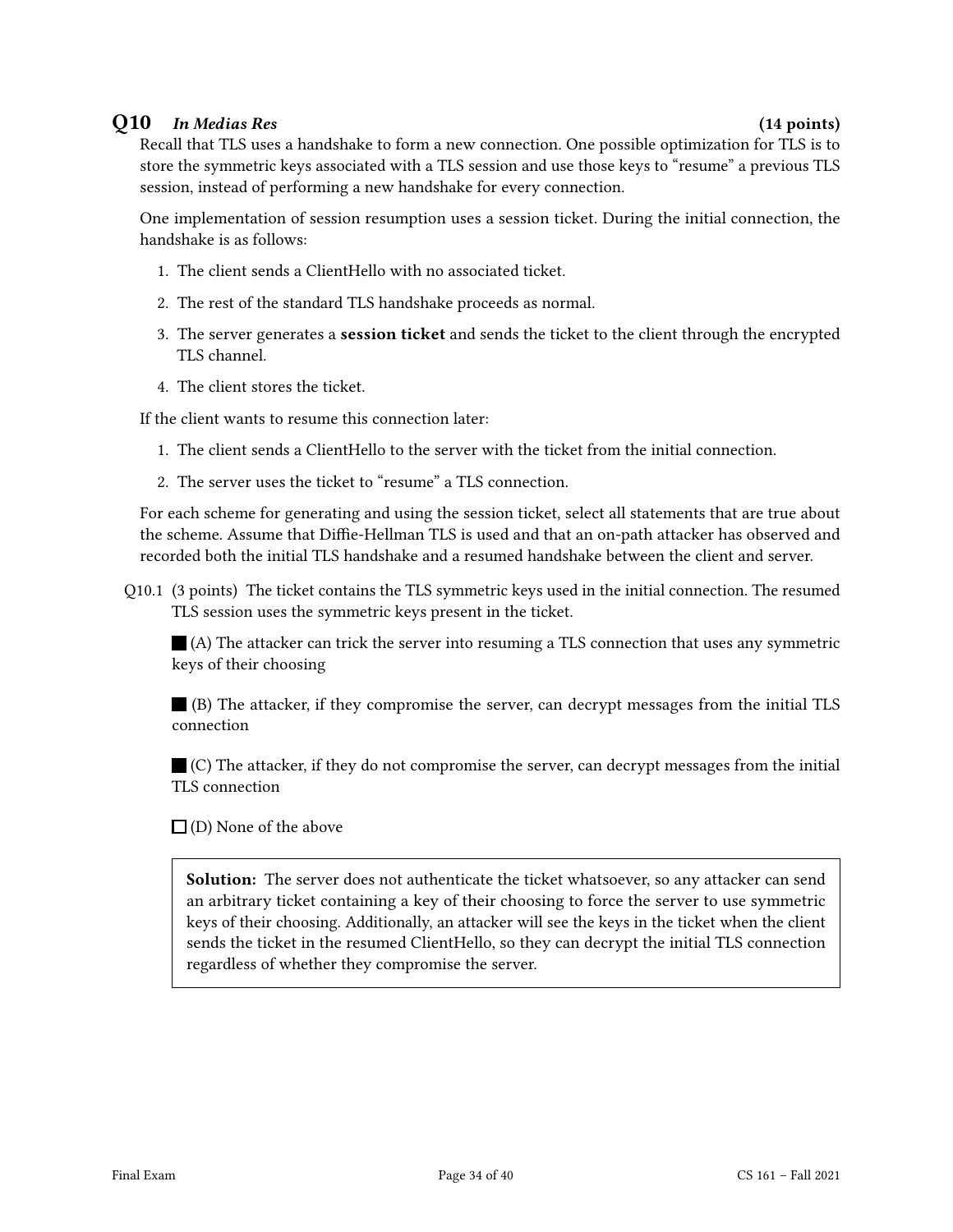Q10.2 (3 points) The server randomly generates a *new* set of symmetric keys and stores them in the ticket. The resumed TLS session uses the symmetric keys present in the ticket.

 $\blacksquare$  (G) The attacker can trick the server into resuming a TLS connection that uses any symmetric keys of their choosing

 $\Box$  (H) The attacker, if they compromise the server, can decrypt messages from the initial TLS connection

 $\Box$  (I) The attacker, if they do not compromise the server, can decrypt messages from the initial TLS connection

 $\Box$  (J) None of the above

Solution: Similar to the previous question, the server doesn't authenticate the ticket, so it can be tricked into using any arbitrary keys as part of an attacker-generated ticket. However, because the keys for the initial TLS connection are not preserved anywhere, the attacker will never be able to decrypt the initial TLS connection—it retains forward secrecy!

Q10.3 (3 points) The ticket contains the same symmetric keys as the initial connection. The ticket is then encrypted and MAC'd with a ticket key known only to the server. The server verifies and decrypts the ticket, and then the resumed TLS session uses the symmetric keys present in the ticket.

 $\Box$  (A) The attacker can trick the server into resuming a TLS connection that uses any symmetric keys of their choosing

(B) The attacker, if they compromise the server, can decrypt messages from the initial TLS connection

 $\Box$  (C) The attacker, if they do not compromise the server, can decrypt messages from the initial TLS connection

 $\Box$  (D) None of the above

Solution: Because the ticket includes a MAC, the attacker cannot trick the server into accepting arbitrary keys. Additionally, the keys are encrypted with the ticket key, so the attacker can no longer learn the symmetric keys, if they don't compromise the server. However, if the attacker does compromise the server, then they can learn the ticket key, decrypt the keys in the ticket, and decrypt the initial TLS connection.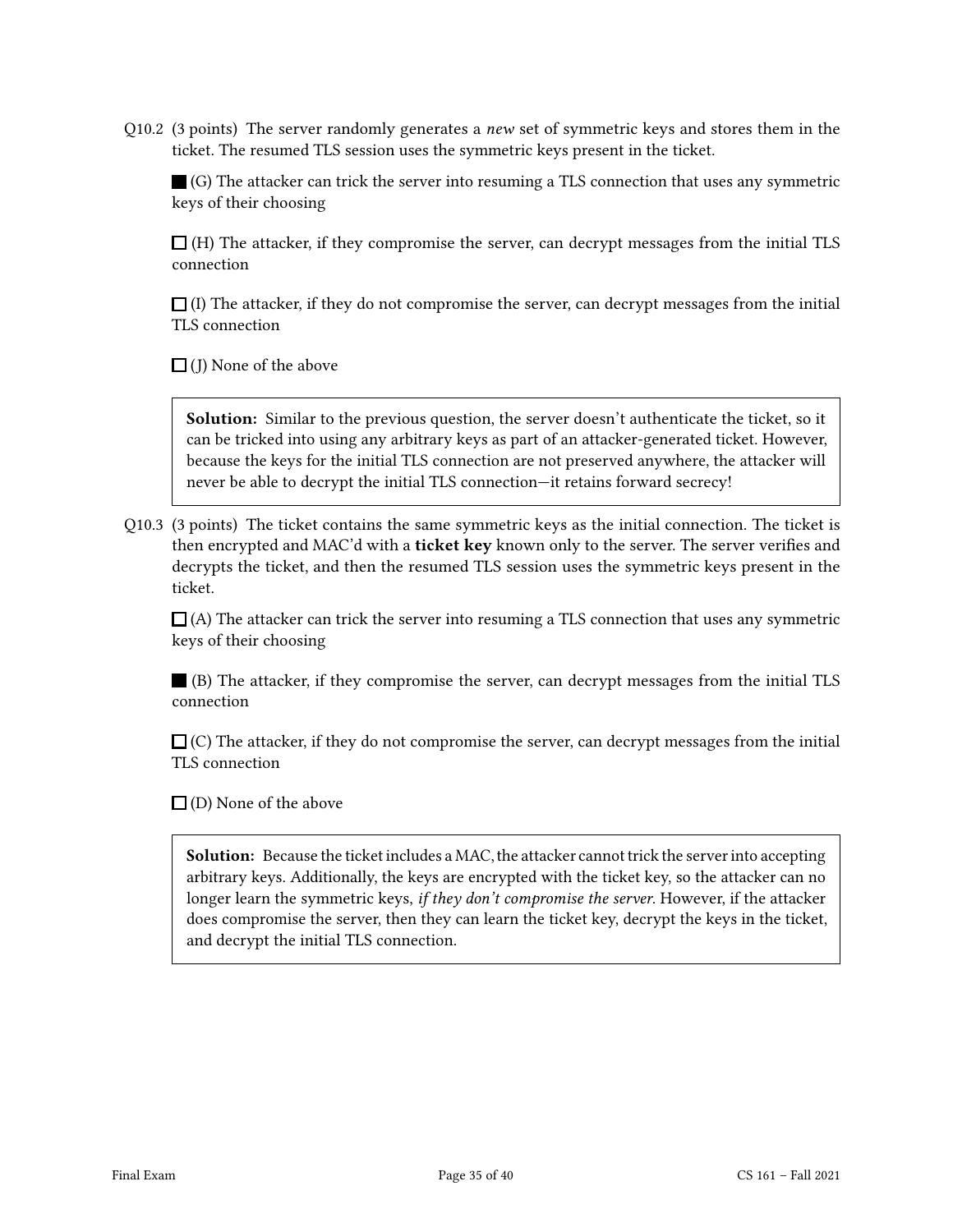Q10.4 (3 points) The ticket contains a session token randomly generated by the server, and the server stores the initial connection's symmetric keys associated with this token. When resuming a TLS session, it uses the received token to look up its associated keys, and resumes the TLS session uses those keys.

 $\Box$  (G) The attacker can trick the server into resuming a TLS connection that uses any symmetric keys of their choosing

(H) The attacker, if they compromise the server, can decrypt messages from the initial TLS connection

 $\Box$  (I) The attacker, if they do not compromise the server, can decrypt messages from the initial TLS connection

 $\Box$  (J) None of the above

Solution: The server cannot be tricked into using any arbitrary keys for a TLS connection, since it will only ever use keys that it has stored on the server itself. Even if the attacker can choose any arbitrary token, this does not correspond with any arbitrary keys. Additionally, this means that an attacker that sees the token can't learn any of the stored TLS keys from the initial connection, but it does mean that an attacker that compromises the server will learn the keys and, thus, be able to decrypt the initial TLS connection.

Q10.5 (2 points) EvanBot suggests storing parameters from a the initial TLS handshake in the ticket. Which of the following values would need to be included in the ticket for the client and server to be able to re-derive the same symmetric keys from the initial connection? Select all that apply.

(A) Client random

 $\square$  (D) The MAC of the dialog

(B) Server random

 $\Box$  (E) None of the above

(C) Premaster secret

Solution: In the TLS handshake, the client random, server random, and premaster secret are used to derive the symmetric keys.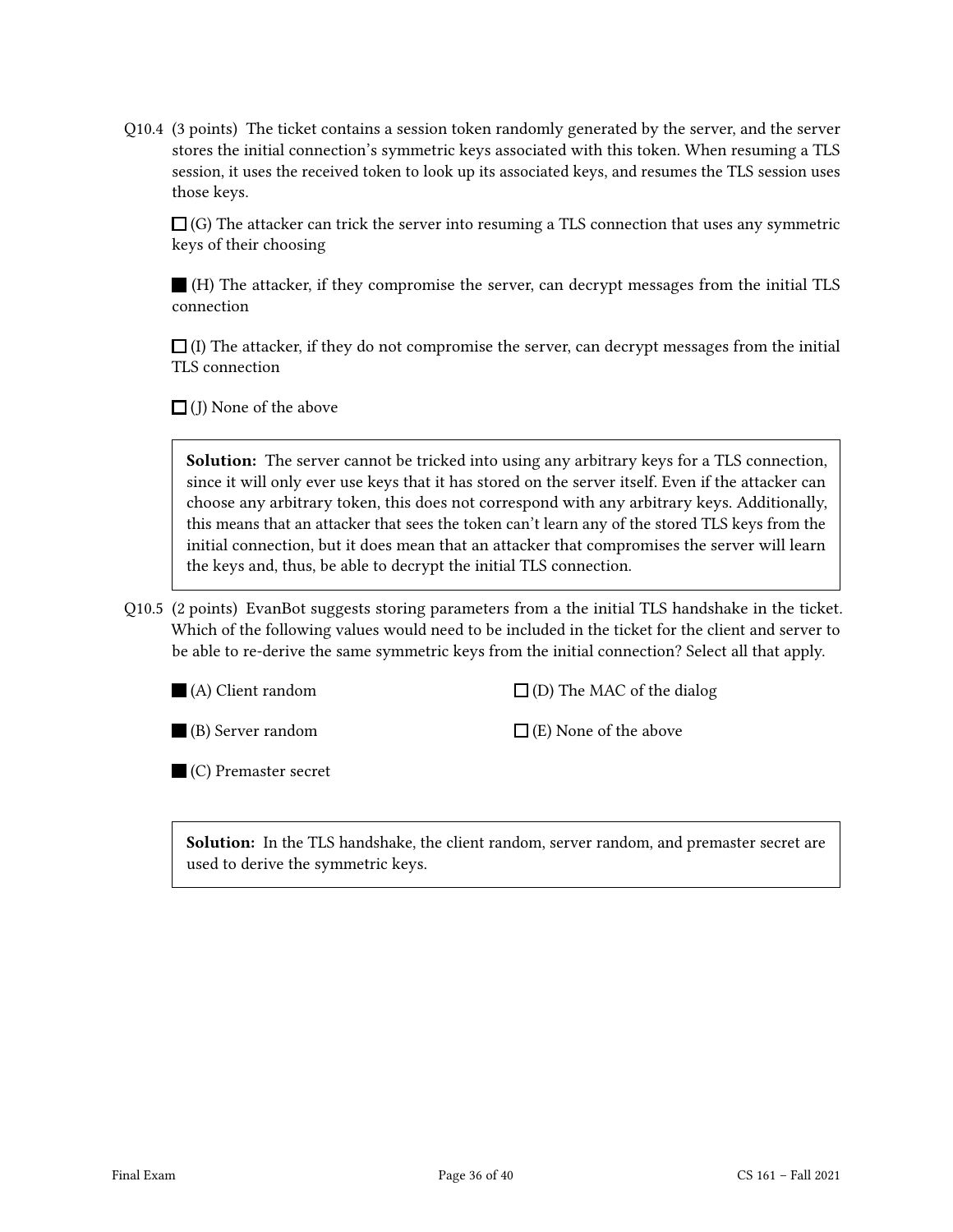### Q11 DNSSEC (18 points)

EvanBot wants to know the IP address of security.csa.gov.

Q11.1 (2 points) EvanBot performs a DNS lookup and receives the following records from the root name server:

| # | Name       | Type | Value      |
|---|------------|------|------------|
|   | .gov       | NS   | gov-ns.com |
|   | gov-ns.com | A    | 140.0.0.1  |

EvanBot thinks the root name server might be broken, because it incorrectly endorsed gov-ns.com as a .gov name server. Is EvanBot right?

 $\bigcap$  (A) Yes, because gov-ns.com is a .com name server

 $\bigcap$  (B) Yes, because gov-ns.com is a domain, not a name server

 $O$  (C) No, because gov-ns.com can answer both .com and .gov queries

(D) No, because the domain of the name server doesn't need to be in the name server's zone

Solution: A name server is a machine on the network, and just like any other machine on the network, it has its own domain name and IP address. The name server's domain name does not need to match the zone that the name server is answering records for.

|  |  |  | Q11.2 (3 points) Next, EvanBot receives the following records from the .gov name server: |
|--|--|--|------------------------------------------------------------------------------------------|
|  |  |  |                                                                                          |

| # | Name       | Type | Value      |
|---|------------|------|------------|
| 3 | csa.gov    | NS.  | csa-ns.gov |
| 4 | csa.gov    | NS   | csa-ns.com |
| 5 | csa-ns.gov | А    | 150.0.0.1  |
| 6 | csa-ns.com | Α    | 160.0.0.1  |
|   | csa.gov    | А    | 170.0.0.1  |

If EvanBot performs bailiwick checking, which A records will be stored into EvanBot's cache? Select all that apply.

(G) Record 5

(I) Record 7

 $\Box$  (H) Record 6

 $\Box$  (J) None of the above

Solution: According to bailiwick checking, EvanBot will only accept additional records whose domains are in the name server's zone. Since these records are coming from the .gov name server, EvanBot will only accept the records for .gov, and not the record for .com.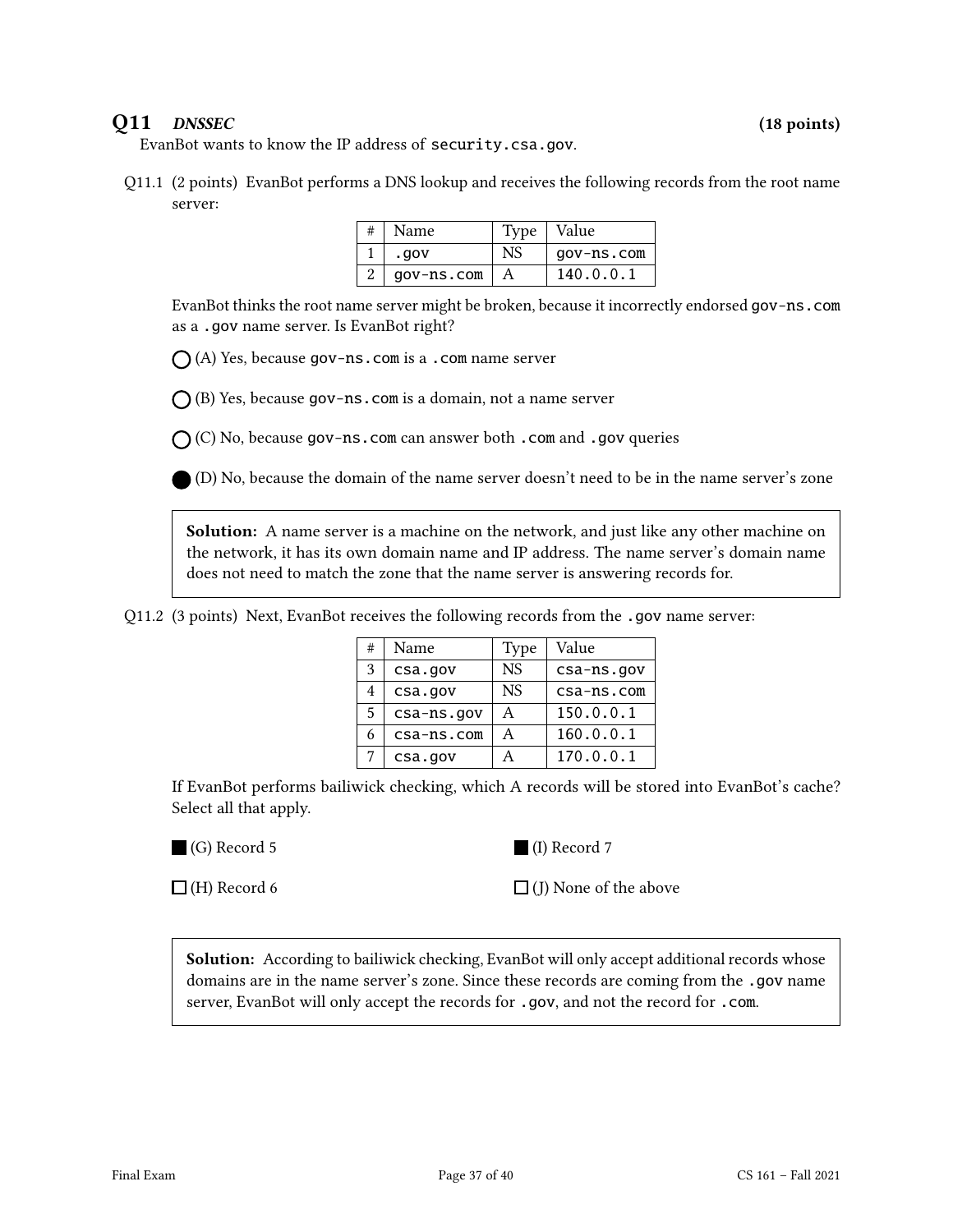Q11.3 (4 points) Finally, EvanBot receives the following record from the csa.gov name server:

| $ # $ Name                              | Type   Value |           |
|-----------------------------------------|--------------|-----------|
| $8 \mid$ security.csa.gov $\mid A \mid$ |              | 180.0.0.1 |

Under which of these threat models can EvanBot be confident that this answer record is correct and not malicious? Assume that source port randomization is enabled, and EvanBot makes only one request. Assume that the recursive resolver is not malicious. Select all that apply.

 $\Box$ (A) There are no network attackers, but a name server might be malicious

 $\Box$ (B) No name servers are malicious, but there is a man-in-the-middle attacker present

 $\Box$  (C) No name servers are malicious, but there is an on-path attacker present

 $\Box$  (D) No name servers are malicious, but there is an off-path attacker present

 $\Box$  (E) None of the above

Solution: All of the listed threat models make DNS vulnerable, except for the off-path attacker. Because source port randomization is used and Kaminsky attacks are ruled out (since EvanBot makes only one request), it is almost impossible for the off-path attacker to guess both the query ID and the UDP source port correctly.

Q11.4 (2 points) EvanBot decides to perform the query with DNSSEC for extra security. EvanBot receives the following DNSSEC records from the root name server:

|    | Type          | Contents               |
|----|---------------|------------------------|
| q  | <b>DNSKEY</b> | root's public key      |
| 10 | DS.           | H(.gov's public key)   |
| 11 | <b>RRSIG</b>  | Signature on record 10 |

EvanBot thinks the root name server might be broken. Is EvanBot right?

 $\bigcap$  (G) Yes, because it never provided a signature on .gov's public key

 $\bigcap$  (H) Yes, because it never provided .gov's public key

 $\bigcap$  (I) No, because we can implicitly trust any records coming from the root name server

(J) No, because it provided enough information for us to trust the .gov name server

Solution: In DNSSEC, each name server must provide its own public key and endorse the next name server by signing a hash of the next name server's public key. Record 9 provides the root name server's public key. Records 10 provides a hash of the next name server's public key, and record 11 signs the hash, which endorses the next name server.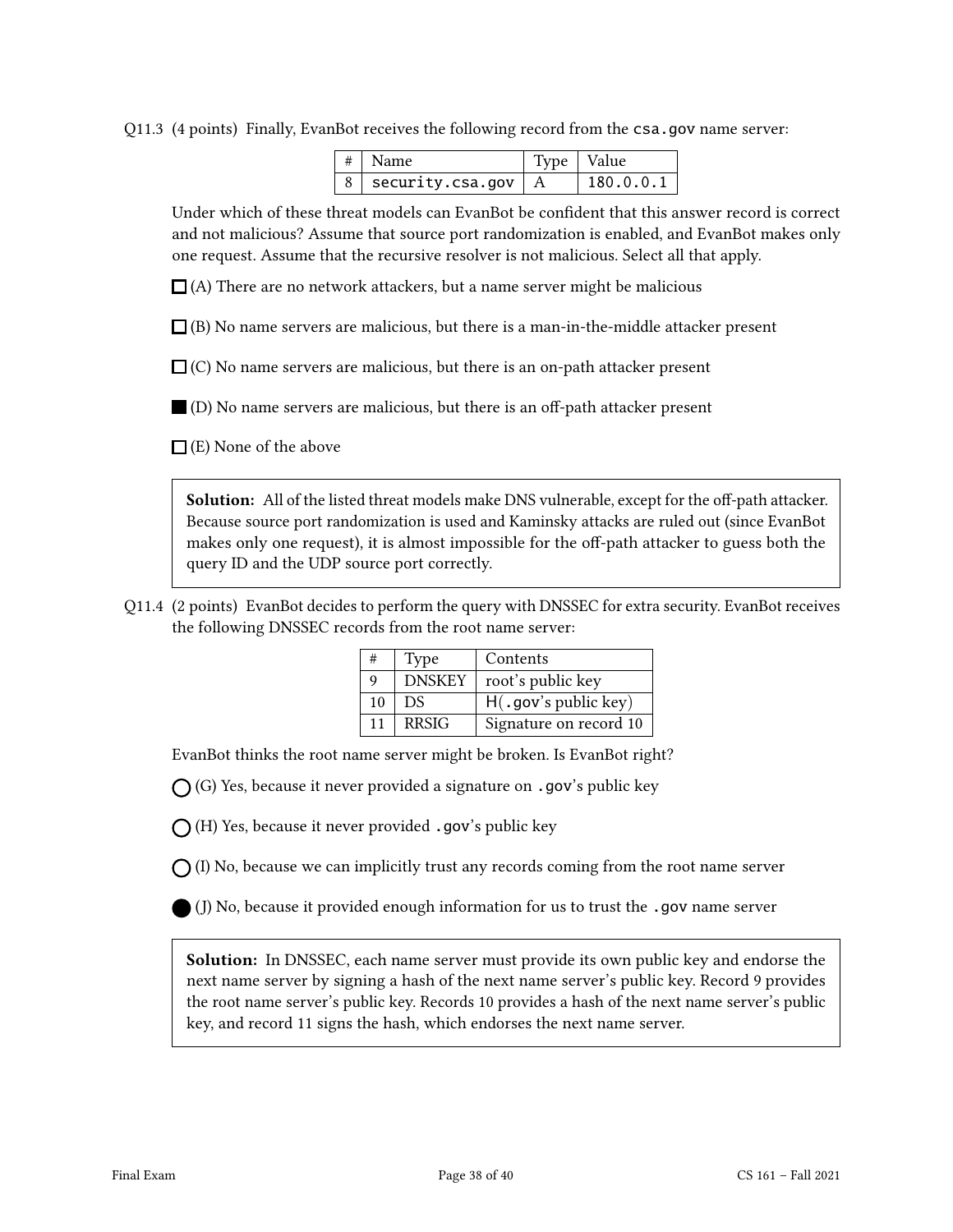| #  | Type          | Contents                   |
|----|---------------|----------------------------|
| 12 | <b>DNSKEY</b> | .gov's public key          |
| 13 | DS.           | H(csa.gov's public key)    |
| 14 | <b>RRSIG</b>  | Signature on record 13     |
| 15 |               | IP address of evil.csa.gov |
| 16 | <b>RRSIG</b>  | Signature on record 15     |

Q11.5 (4 points) EvanBot receives the following DNSSEC records from the .gov name server:

EvanBot validates that these records have a valid chain of trust back to root, but suspects that some of these records might have been added by an attacker to poison EvanBot's cache.

Which of the following attackers could have successfully poisoned EvanBot's cache with these records? Select all that apply.

 $\Box$ (A) A man-in-the-middle attacker who has not compromised any private keys

 $\Box$  (B) An on-path attacker who has not compromised any private keys

 $\blacksquare$  (C) A man-in-the-middle attacker who has compromised .gov's private key

 $\blacksquare$  (D) An on-path attacker who has compromised .gov's private key

 $\Box$  (E) None of the above

Solution: In DNSSEC, an attacker must compromise the name server's private key in order to create signatures for malicious records. A network attacker who has not compromised private keys will not be able to generate valid signatures for malicious records.

Q11.6 (3 points) EvanBot receives the following DNSSEC record from the csa.gov name server:

| #  | Type | Contents                      |
|----|------|-------------------------------|
| 17 |      | RRSIG   Signature on record 8 |

How many signature verifications does EvanBot need to perform to ensure that the IP address in record 8 is correct?

 $\bigcap$  (G) 0  $\bigcirc$  (H) 1  $\bigcap (I) 2$  $(J)$  3  $\bigcap$  (K) 4  $\bigcap$  (L) More than 4

Solution: EvanBot needs to validate the signature in record 17 to validate that the final A record from csa.gov is correct. Then EvanBot needs to validate the signature in record 14 to validate that csa.gov's public key is correct (as endorsed by .gov). Finally, EvanBot needs to validate the signature in record 11 to validate that .gov's public key is correct (as endorsed by the root). This creates a chain of trust back to the root, so EvanBot can trust that the final A record is correct. In total, EvanBot validated 3 signatures.